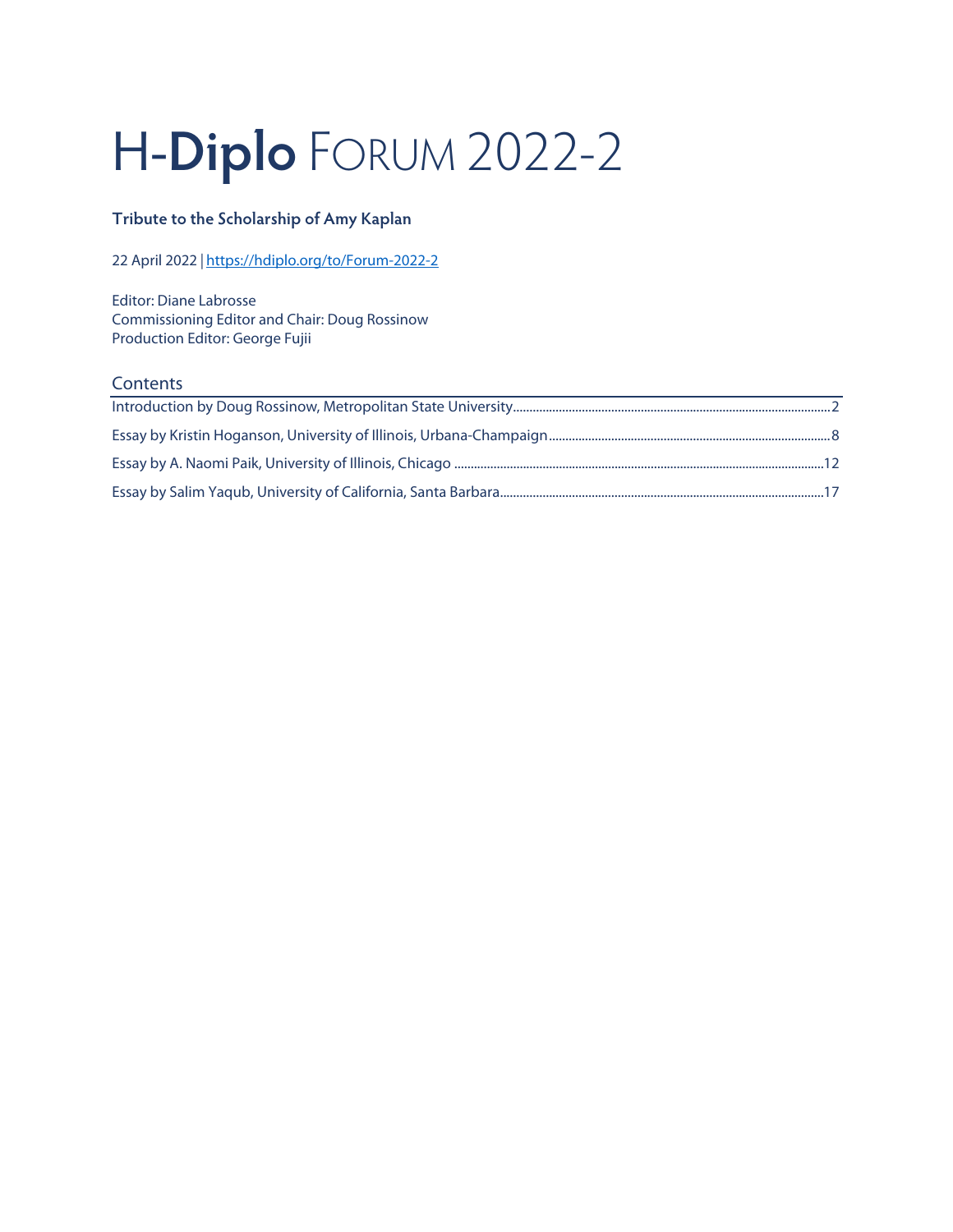## Introduction by Doug Rossinow, Metropolitan State University

<span id="page-1-0"></span>Amy Kaplan, the Edward W. Kane Professor of English at the University of Pennsylvania and a past president of the American Studies Association, died on July 30, 2020, from brain cancer. H-Diplo organized this roundtable to reflect on Kaplan's impact on the historical study of US foreign relations and of America and the world. Kaplan was a major figure in American studies from the late 1980s right up to now, and part of her transformative impact on that field is the way in which she helped to transnationalize American studies. However, her forceful intellectual work also influenced many who work in the fields of international history and the history of America and the world, and the contributors to this roundtable all account for these cross-disciplinary effects of her scholarship. I offer my own reflections here, and along the way I underline some of the points the other contributors—Kristin Hoganson, A. Naomi Paik, and Salim Yaqub—make in their excellent essays.

In 2014 I taught a seminar for my university's history majors on the historiography of US empire. I was planning to make my students read several books in their entirety, and I preferred broad interpretations of US imperial history. I knew we would start with William Appleman Williams's *The Tragedy of American Diplomacy* (1959) as a kind of Ur-text, but after that I ran into some trouble.<sup>[1](#page-1-1)</sup> Following the 9/11 attacks, the descriptive and analytic language of empire had been regularly applied to the United States, from many points on the political spectrum. I knew this had marked a revival of words long disdained, not only by 'real world' political actors but also by historians of US foreign relations. Only a focused survey of scholarly literature revealed to me the full extent of this pre-9/11 blank space in our intellectual history.

The Williams school had been all the rage until the early 1970s, but its sharp decline in the profession, coinciding with the wind-down of the US war in Vietnam, had brought historians' pursuit of US empire into something of a wilderness. This does not mean that scholars stopped thinking of the United States as an empire—no doubt some continued to do so. Nonetheless, between the mid-1970s and the millennium's turn, the titles of critical overviews of US foreign relations in the Williams vein seemingly expressed their authors' efforts to reach audiences beyond New Left devotees and to preempt unsubtle forms of liberal or conservative critique. Emily S. Rosenberg's *Spreading the American Dream: American Economic and Cultural Expansion, 1890–1945* (1982)—whose preference for "expansion" echoed wording used by Williams and some of his students—and Walter L. LaFeber's *Cambridge History of American Foreign Relations, vol. 2: The American Search for Opportunity: 1865–1913* (1993) are prime examples, leading efforts at narrative orienteering in a post–antiimperialist age.[2](#page-1-2) Overall, the zone lying between Williams and Charles Maier's *Among Empires: American Ascendancy and Its Predecessors* (2006) seemed sparsely marked.[3](#page-1-3) If *Radical History Review*, in 1993, would publish a roundtable on the question of whether "imperialism" remained "a useful category of analysis," one can imagine the prevailing contemporaneous answer to this question in the generally not-radical space of US diplomatic history. Relatively few US historians concerned

<span id="page-1-3"></span><sup>3</sup> Charles Maier, *Among Empires: American Ascendancy and Its Predecessors* (Cambridge: Harvard University Press, 2006); Maier, "Special Section: Imperialism: A Useful Category of Analysis?" *Radical History Review* 57 (Fall 1993): 4-84.

<span id="page-1-1"></span><sup>1</sup> William Appleman Williams, *The Tragedy of American Diplomacy*, fiftieth anniversary edition (New York: W. W. Norton, 2009 [1959]) My thanks to Kristin Hoganson for her comments on a draft version of this introduction.

<span id="page-1-2"></span><sup>2</sup> Self-deprecatingly, Rosenberg stated that she "ran for cover by employing the term 'expansionism.'" Emily S. Rosenberg, "ʻThe Empire' Strikes Back," *Reviews in American History* 16:4 (December 1988), 585. One could argue that Williams had done the same in the late 1950s. The e-word had not appeared in a published book title of his until 1969: *The Roots of the Modern American Empire: A Study of the Growth and Shaping of Social Consciousness in a Marketplace Society* (New York: Random House, 1969). Emily S. Rosenberg, *Spreading the American Dream: American Economic and Cultural Expansion, 1890–1945* (New York: Hill & Wang, 1982); Walter L. LaFeber *Cambridge History of American Foreign Relations, vol. 2: The American Search for Opportunity: 1865–1913* (Cambridge: Cambridge University Press, 1993).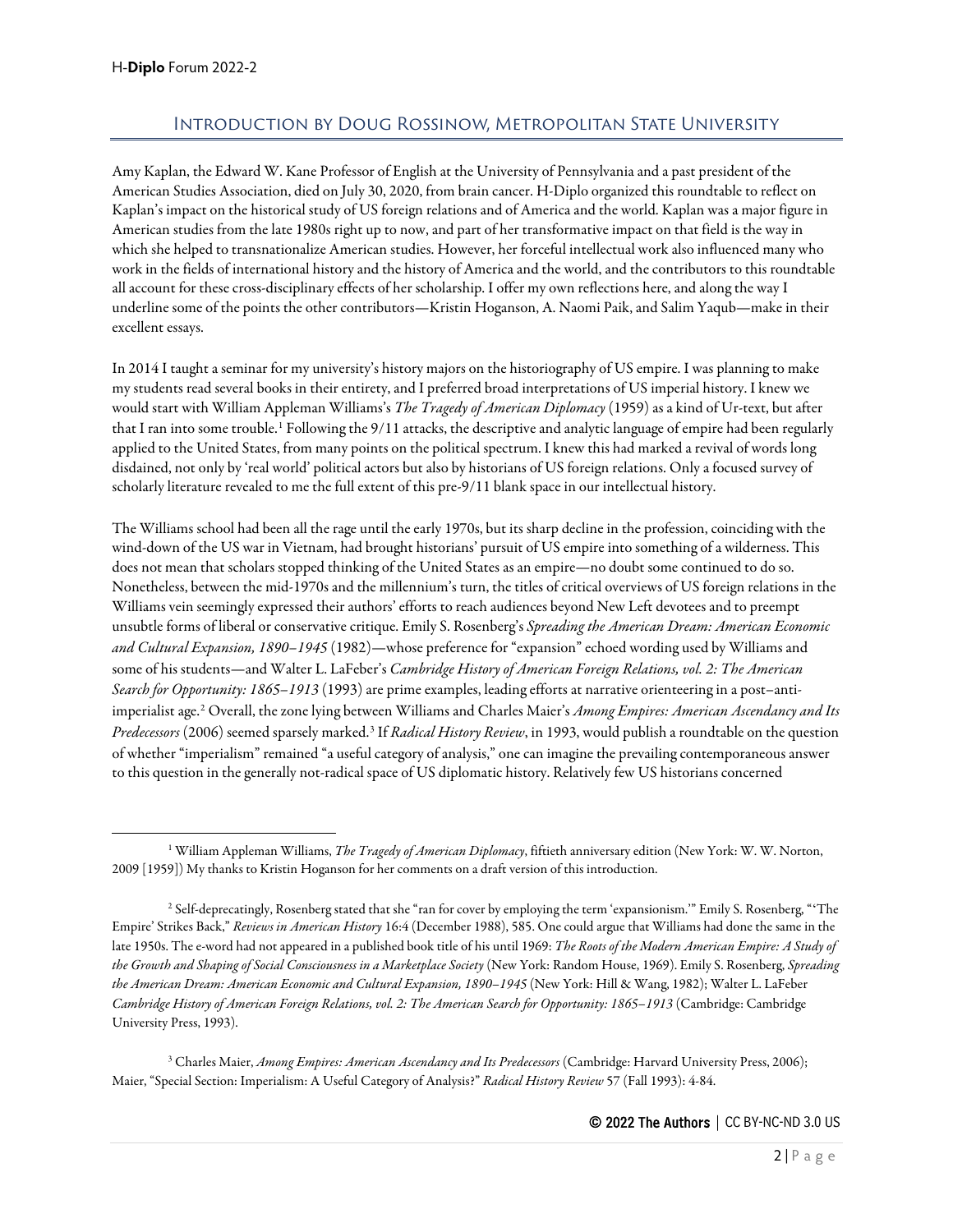themselves with questions of empire in these years, notably including some who focused on African American history and on questions of structural racism in the American past.<sup>[4](#page-2-0)</sup>

In the 1980s and 1990s, while scholars of European empire continued with their work, in new directions and without controversy about the existence of their subject, it was in literary history that narrative and analysis of US empire (particularly as something more than an erratic episode, as many historians had treated the Spanish-American War) flourished. Amy Kaplan's name was was foremost, as both the co-editor of the massive volume *Cultures of United States Imperialism* (1993) and the author of articles and essays that worked toward the publication of her book *The Anarchy of Empire in the Making of U.S. Culture* (2002).[5](#page-2-1)

Concerning Kaplan's numerous methodological and interpretive innovations, I can do little better than to recommend to readers the incisive essays by the other contributors to this roundtable. They will help many to appreciate the ways in which Kaplan's work, beginning with her first book, *The Social Construction of American Realism* (1988)—which grew from her Ph.D. dissertation, completed at the Johns Hopkins University—through *Cultures* and on to *Anarchy*, opened intellectual pathways for historians and other scholars who wrestled with questions of US power amid the intellectual ascendancy of gender and racial analysis and of cultural studies (or, as historians often phrased it, the "linguistic turn" in the humanities and social sciences). Kaplan showed generations of scholars that there were new and important things to say yet about US empire.<sup>[6](#page-2-2)</sup>

She showed us that this category, so far from having exhausted its usefulness, remained not only valid but necessary in order to comprehend both specific elements in US history and the broad shape and direction of that national history. 'Inside' and

For a superb review of this and later work see Paul A. Kramer, "Power and Connection: Imperial Histories of the United States in the World," *American Historical Review* 116:5 (December 2011): 1348-1391.

<span id="page-2-1"></span><sup>5</sup> Amy Kaplan and Donald Pease, eds., *Cultures of United States Imperialism* (Durham: Duke University Press, 1993); Kaplan, *The Anarchy of Empire in the Making of U.S. Culture* (Cambridge: Harvard University Press, 2002).

<span id="page-2-2"></span><sup>6</sup> Kaplan, *The Social Construction of American Realism* (Chicago: University of Chicago Press, 1988); Kristin Hoganson, *Fighting for American Manhood: How Gender Politics Provoked the Spanish-American and Philippine-American Wars* (New Haven: Yale University Press, 1998); Laura Wexler, *Tender Violence: Domestic Visions in an Age of U.S. Imperialism* (Chapel Hill: University of North Carolina Press, 2000); Mary Renda, *Taking Haiti: Military Occupation and the Culture of U.S. Imperialism, 1915–1940* (Chapel Hill: University of North Carolina Press, 2001); the articles assembled in "Empires and Intimacies: Lessons from (Post) Colonial Studies: A Roundtable," *Journal of American History* 88:3 (Dec. 2001): 829-897; and Laura Briggs, *Reproducing Empire: Race, Sex, Science, and U.S. Imperialism in Puerto Rico* (Berkeley: University of California Press, 2002) signaled the emergence of histories of US empire and gender/race even before 9/11 (as the works just listed that were published after that baleful date surely were far advanced before then).

<span id="page-2-0"></span><sup>4</sup> Robin D. G. Kelley, *Race Rebels: Culture, Politics, and the Black Working Class* (New York: Free Press, 1994); Brenda Gayle Plummer, *Rising Wind: Black Americans and Foreign Affairs, 1935–1960* (Chapel Hill: University of North Carolina Press, 1996); and Penny M. Von Eschen, *Race against Empire: Black Americans and Anticolonialism, 1937–1957* (Ithaca: Cornell University Press, 1997) concerned themselves with opposition to US empire. Edward Crapol surveyed current work in "Coming to Terms with Empire: The Historiography of Late-Nineteenth-Century American Foreign Relations," *Diplomatic History* 16:4 (October 1992): 573-597, but the publications he considered eschewed the e-word. Lloyd Gardner, "Lost Empires," *Diplomatic History* 13:1 (January 1989): 1-13 was an isolated outpost in this zone, subdued in aspect, while Robert Buzzanco, "What Happened to the New Left? A Radical Reading of American Foreign Relations," *Diplomatic History* 23:4 (October 1999): 575-607 was a lament for a lost continent. Anders Stephanson, *Manifest Destiny: American Expansionism and the Empire of Right* (New York: Hill & Wang, 1995) expressed compatible interpretive sympathies. In 1986 Geir Lundestad used a question mark to ask "Empire by Invitation? The United States and Western Europe, 1945– 1952," *Journal of Peace Research* 23:3 (1986): 263-277. By the time he amplified his affirmative response more than a decade later, in the full flower of US post–Cold War triumphalism, he omitted the coy punctuation mark (although by this time he was quoting his own title). Geir Lundestad, "ʻEmpire by Invitation' in the American Century," *Diplomatic History* 23:2 (Spring 1999): 189-217.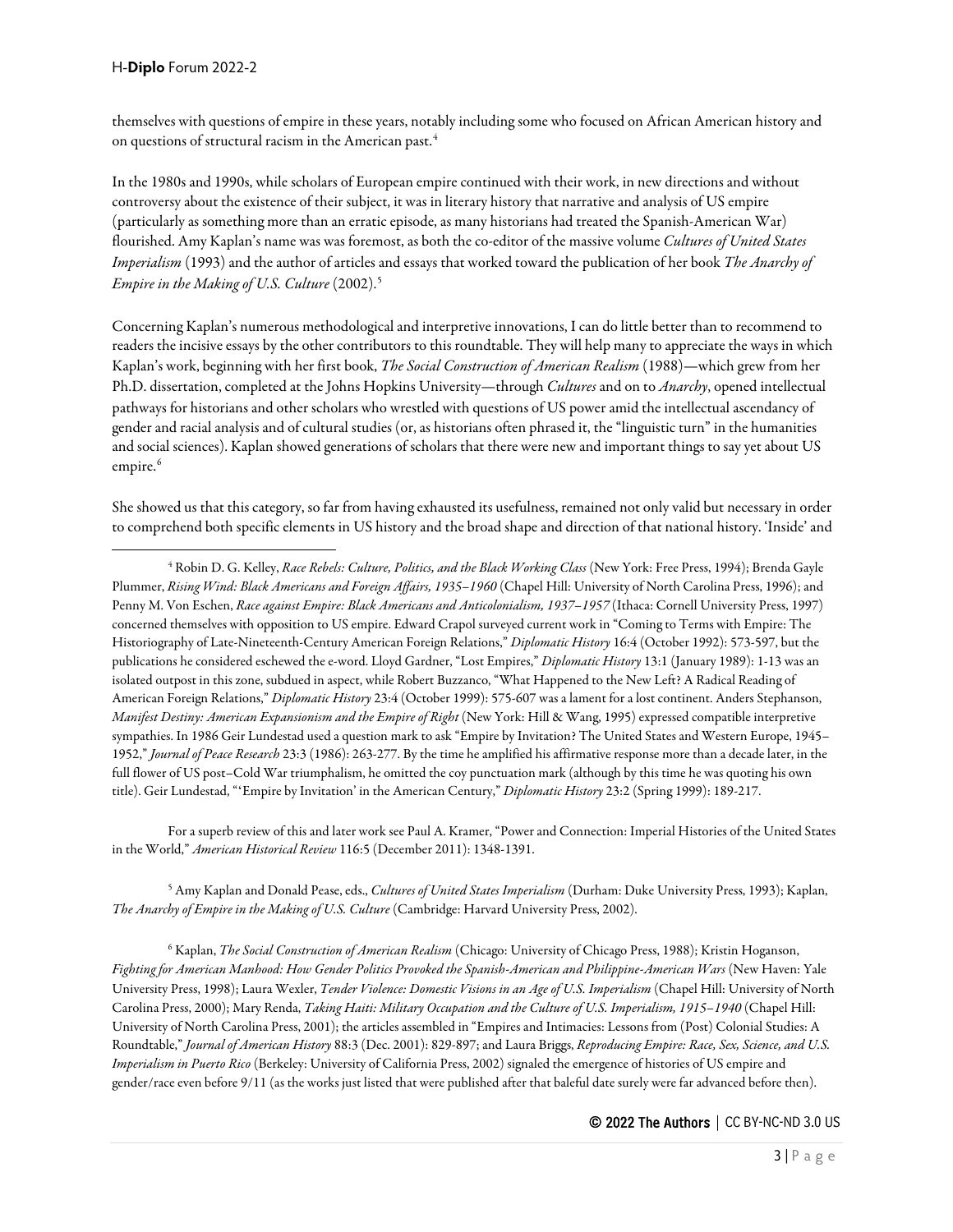'outside,' domestic and foreign, female and male, white and nonwhite, were concepts and categories incessantly violated and mutually constituted in the country's past; powerful shared energies propelled continual social, cultural, and political reconstructions that shaped the imperial space we inherit. No one who reads Kaplan's work can remain innocent of such knowledge. See Hoganson's essay, below, for an outstanding discussion of these dimensions of Kaplan's work. I personally marveled at the way Kaplan demonstrated these insights with brilliant close readings of both literary texts and of state documents—showing how unspoken meanings were right there on the surface of Supreme Court rulings and familiar works of fiction, if only we would take the time to look carefully. These readings, at least in finished, published form, showed few marks of theoretical scaffolding.

However, Kaplan's explicit intellectual debt to Edward Said in *The Anarchy of Empire* is telling. Her engagement with Said's epic explorations of the cultural constructions of 'Eastern' objects of domination, as well as with other cultural analyses of non-US empires, revealed a theoretically enriched scholar who displayed unusual discipline in presenting to readers her findings, her evidence, and her reasoning in polished and generally plain language. These influences on Kaplan also revealed that in spite of her belief that American exceptionalism was a motor of US culture and history, she rendered her interpretations of US empire commensurate with those of other empires, thus eroding the walls of frustratingly narrow exceptionalist intellectual traditions. However, in the end she seemed to be saying: just read your sources closely, and you will find new insights. It's a lesson as old as modern historical study, but one that needs periodic reinforcement by exemplary scholars. This was a point I emphasized with my charges as they followed Williams's *Tragedy* with *The Anarchy of Empire*. [7](#page-3-0)

To be sure, these two great scholars' approaches to narrating the history of US empire were dramatically different, perhaps so different that a comparison is not useful. One point on which I wish to dwell briefly, however, is the question of whether the history of US empire ought to focus on overseas territorial conquests and suzerainty, particularly those issuing from the Spanish-American War, or whether US empire is closer to congruency with the larger sweep of United States history. Williams treated war in Cuba and the Philippines almost as a sideshow, a distraction from the main action of the relentless search for US export markets and the use of military power to get and maintain such markets. To put it crudely, in his telling such "expansion" was US elites' answer to the specter of class conflict, a specter conjured into palpable form by the depression of the 1890s. Kaplan focused much of her attention on Puerto Rico, Cuba, and the Philippines, thus restoring war, colonialism both official and unofficial, and their meanings to the center of US empire's history. Following the publication of Kaplan's *The Anarchy of Empire*, Paul Kramer's landmark study, *The Blood of Government: Race, Empire, the United States, & the Philippines* (2006),<sup>[8](#page-3-1)</sup> firmly entrenched, for diplomatic historians, this 'conventional' imperial enterprise as an important, rather than peculiar and somehow detachable, part of US history as well as of world history. Further deepening this confrontation with regimes of forgetting was Alfred McCoy's massive work, *Policing America's Empire: The United States, the Philippines, and the Surveillance State* (2009), even if McCoy's achievement was better known to Southeast Asia specialists than to US historians in general.<sup>[9](#page-3-2)</sup>

<span id="page-3-1"></span><sup>8</sup> Paul Kramer, *The Blood of Government: Race, Empire, the United States, & the Philippines* (Chapel Hill: University of North Carolina, 2006).

<span id="page-3-2"></span>© 2022 The Authors | CC BY-NC-ND 3.0 US <sup>9</sup> Alfred W. McCoy, *Policing America's Empire: The United States, the Philippines, and the Surveillance State* (Madison: University of Wisconsin Press, 2009). The rapidly accelerating U.S. scholarly energies around Philippine colonization were displayed also in Anne L. Foster and Julian Go, eds., *The American Colonial State in the Philippines: Global Perspectives* (Durham: Duke University Press, 2003) and Alfred W. McCoy and Francisco A. Scarano, eds., *Colonial Crucible: Empire in the Making of the Modern American State* (Madison: University of Wisconsin Press, 2009). In *The Contours of American History* (Cleveland: World Publishing, 1961), Williams had expanded his narrative back to seventeenth-century mercantilism. J. A. Thompson, "William Appleman Williams and the 'American

<span id="page-3-0"></span><sup>7</sup> Kaplan specifically cited Edward Said, *Culture and Imperialism* (New York: Alfred A. Knopf, 1993), as well as other comparative works in cultural studies led by Frederick Cooper and Ann Laura Stoler, eds., *Tensions of Empire: Colonial Cultures in a Bourgeois World* (Berkeley: University of California Press, 1997).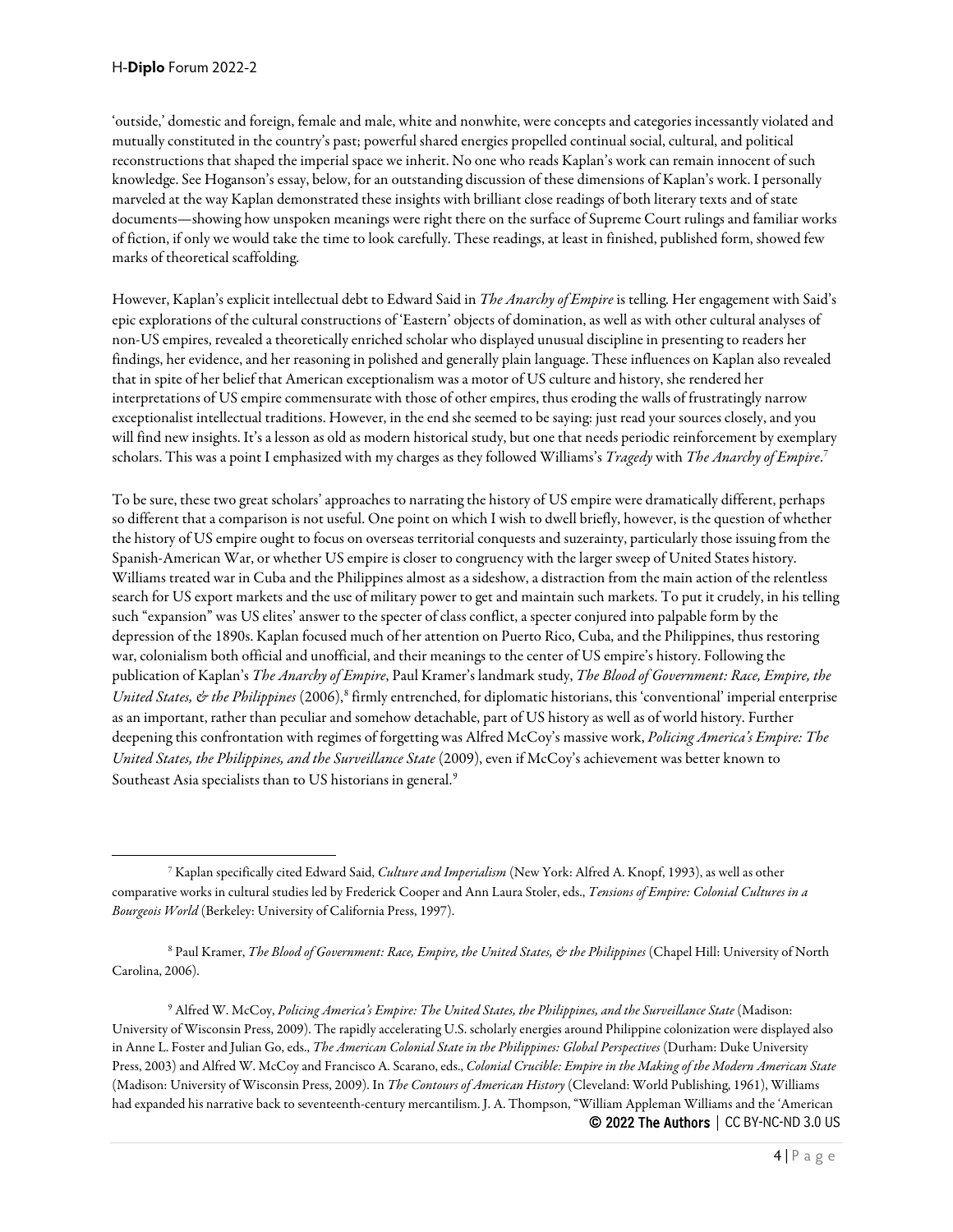In the terms of the specific chronological and geographic disparities that these contrasting generations of scholarship together form, Kaplan uniquely transcended and resolved them into a synthesis of particularity and generality. Her own words, from the introduction to *The Anarchy of Empire*, make her point better than any summary might do:

"My…project started as a study of imperial culture in the 1890s in order to counter the denial of empire that structures the discourse of American exceptionalism. Yet I found that this focus implicitly upheld an older exceptionalist historiography, which viewed 1898 as an aberration….Thus the 1890s now appear as an episode in the middle chapters of this book, situated in relation to multiple historical trajectories of the anarchy of empire that include the massive and violent continental conquests of the 1840s and the American colonization of Hawaii in the Pacific, long before it was formally annexed in 1898. Nor do I end my story in 1898, but instead examine its mixed and contradictory legacy in the twentieth century, in the development of the early film industry and in [W. E. B.] DuBois's articulation of the global color line."[10](#page-4-0)

The standing that DuBois evidently held in Kaplan's personal intellectual pantheon spoke powerfully to her antiracist vision and commitment. Her grasp of white supremacy and empire as deep structures of US life and history were evident, and all the more impressive as this way of understanding America led her to create works of fresh discovery and specific insight, not toward cant or cliché.

It was in the post-9/11 moment that Kaplan emerged as more than a leading-edge scholar. As Paik explains forcefully, she became a beacon of intellectual courage and a figure of inspiration within the new politics of empire that enveloped us all. Her essays of 2003, 2004, and 2005 remain as shining examples of what a prominent scholar can do *as a scholar* to meet the challenges of imperial power as it simultaneously crushes its targets and demands deference from its citizens, now seemingly become mere subjects. In particular, Kaplan's 2005 essay "Where Is Guantánamo?" will stand the test of time as a demonstration of how a thought leader can channel outrage into the tempered glass of precise, powerfully reasoned insight and carefully arrayed knowledge, seeing through the propaganda and dislocations of an aggressive regime and exposing to light both these tactics of power and the realities underneath.<sup>[11](#page-4-1)</sup>

After these exemplary interventions, Kaplan turned her attention to what would prove to be the capstone of her life's work, her project on Zionism and US–Israel relations. As Yaqub shows in his fine discussion of Kaplan's work on these topics, her searching consideration of the term "homeland," which was so suddenly prominent in the United States after 9/11 and had for so long been filled near to bursting with meaning in the cultural space of Zionism, formed a linkage between Kaplan's histories of the American imperial present and her undaunted entry into the critical study of Zionism.

I first made contact with Amy when a mutual friend and colleague informed me that Amy and I were working on overlapping projects (she on the cultural history of American understandings of the US partnership with Israel, I on the history of US Zionism after 1948). We commenced extensive email correspondence, most intensely when I was living and teaching in Europe. Quickly I encountered the testimony she made in her article, "In Palestine, Occupational Hazards," published in the *Chronicle of Higher Education* in 2010. Here she recounted the harrowing (and sometimes darkly comic) circumstances of work under military occupation for faculty at al-Quds, Birzeit,and other West Bank universities. She had gone to Palestine to participate in a set of collegial meetings at these institutions under the auspices of the Palestinian American Research Center, with funds from the US State Department. Reading her matter-of-fact witnessing of colonialism in the present day and feeling her solidarity with her Palestinian peers impressed me deeply. She decentered herself, her self-

<span id="page-4-1"></span><span id="page-4-0"></span>Empire,'" *Journal of American Studies* 7:1 (April 1973): 91-104 remains the most piercing critique of Williams's location of imperialism in the U.S. crusade for export markets.

<sup>10</sup> Kaplan, *Anarchy of Empire*, 17.

<sup>&</sup>lt;sup>11</sup> Kaplan, "Where is Guantánamo," American Quarterly 57:3 (September 2005): 831-858.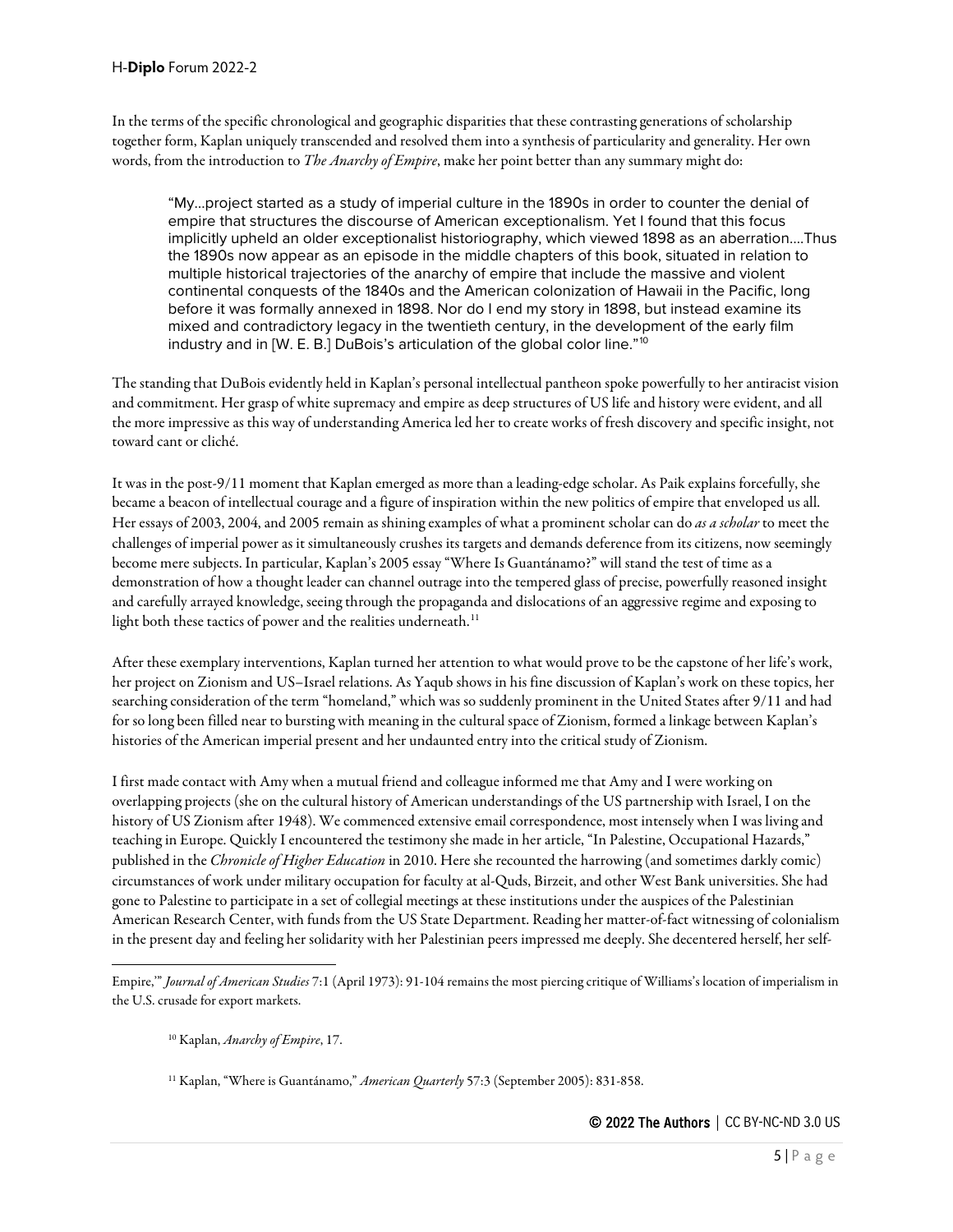effacement as well as her characteristically controlled prose a welcome relief from the excessively performative tendencies of progressive politics. Amy's position in academia was prominent and secure, and she was using these assets to raise up to attention struggles and oppressions that many of us find too hot to touch, much less to discuss in detail.<sup>[12](#page-5-0)</sup>

Amy offered me the opportunity to comment on draft chapters and the full manuscript of what became *Our American Israel: The Story of an Entangled Alliance* (2018). This gave us the chance, in addition to working through various points of interpretation, to geek out over our shared researchers' glee around odd bits of Zionist trivia. I knew how important the book might be. Amy was clearly taking care, even more than she had in past projects, to write for a general educated audience, without sacrificing any scholarly depth, cogency, or honesty. I would still say, as I wrote to her at one point, "A handful of previous scholars have been nibbling around the edges of this topic in recent years, but you charge right into its heart." Her unyielding analytical rigor and perfectly rational tone, her sure command of sources and her illumination of both hegemonic thought and neglected fissures, ambiguities, and contingencies in American thought about Israel, all make *Our American Israel*a tour de force. I told her that I could think of a lot of people I knew who ought to read it, but I could only hope that they would.<sup>[13](#page-5-1)</sup>

Finally we were able to meet in person when I was in Philadelphia for a SHAFR meeting in June 2018. In October I happened to be there again doing research and we could talk in more leisurely fashion. In the intervening four months, I had learned of Amy's surgery to remove a glioma and of her continuing cancer treatment. We walked from her home to a café where her robust appetite for lunch heartened me—the kind of feeling one recognizes, in retrospect, as the fleeting hope one has for a friend who is very badly ill. We talked of the past and the present, she offered analysis of current discourse on Palestine and Israel, particularly in the American professoriate, and we learned something about how each of us had come to see Zionism as a subject for serious, critical analysis after upbringings in which it had been simply part of the air we had breathed. She probably could have completed some of my sentences for me, but her manners were too refined to have permitted that. She was probably one of the least pretentious or egotistical 'big names' in academia whom I've ever met. Other participants in this roundtable also testify to her superb collegiality.

Amy Kaplan made distinctive, powerful, highly generative contributions to knowledge. Their impact will continue. She was, however, an unusual scholar in more than these most conventional ways. She rose to the moment(s) that she met intellectually, politically, personally—and her professionalism and her basic seriousness never faltered in the process. I thank all the roundtable participants for helping to describe her work's significance and the personnel at H-Diplo for instigating the roundtable.

<span id="page-5-0"></span><sup>12</sup> Kaplan, "In Palestine, Occupational Hazards," *Chronicle of Higher Education*, November 7, 2019, [https://www.chronicle.com/article/in-palestine-occupational-hazards/?cid=gen\\_sign\\_in.](https://www.chronicle.com/article/in-palestine-occupational-hazards/?cid=gen_sign_in) 

<span id="page-5-1"></span><sup>13</sup> Kaplan, *Our American Israel: The Story of an Entangled Alliance* (Cambridge: Harvard University Press, 2018). For related scholarship, see the foundational works Melani McAlister, *Epic Encounters: Culture, Media, and U.S. Interests in the Middle East since 1945* (Berkeley: University of California Press, 1995) and Michelle Mart, *Eye on Israel: How America Came to View Israel as an Ally* (Albany: State University of New York Press, 2006), as well as studies including: Eric J. Sundquist, *Strangers in the Land: Blacks, Jews, Post-Holocaust America* (Cambridge: Belknap Press, 2009); Caitlin Carenen, *The Fervent Embrace: Liberal Protestants, Evangelicals, and Israel* (New York: NYU Press, 2012); Keith P. Feldman, *A Shadow over Palestine: The Imperial Life of Race in America* (Minneapolis: University of Minnesota Press, 2015); Emily Alice Katz, *Bringing Zion Home: Israel in American Jewish Culture, 1948–1967* (Albany: State University of New York Press, 2015); Salim Yaqub, *Imperfect Strangers: Americans, Arabs, and U.S.–Middle East Relations in the 1970s* (Ithaca: Cornell University Press, 2016); Shaul Mitelpunkt, *Israel in the American Mind: The Cultural Politics of US-Israeli Relations, 1958–1988* (Cambridge, Eng.: Cambridge University Press, 2018); Daniel G. Hummel, *Covenant Brothers: Evangelicals, Jews, and U.S.-Israeli Relations* (Philadelphia: University of Pennsylvania Press, 2019); and Geoffery P. Levin, "Before the New Antisemitism: Arab Critics of Zionism and American Jewish Politics, 1917–1974," *American Jewish History* 105:1–2 (January-April 2021): 103-126.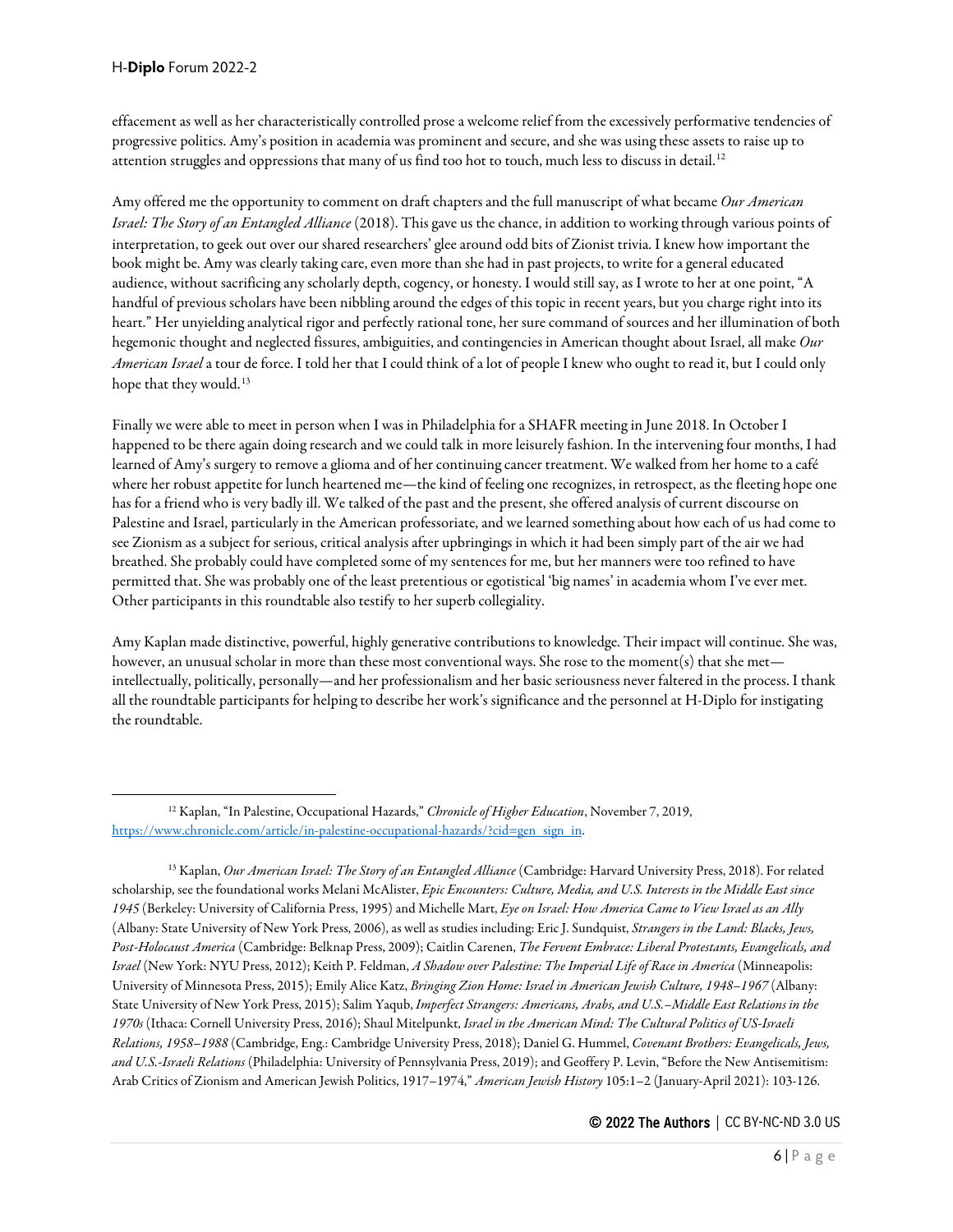#### Contributors:

Doug Rossinow is Professor of History at Metropolitan State University in St. Paul, Minnesota. A past president of the Peace History Society, he is the author of *The Politics of Authenticity: Liberalism, Christianity, and the New Left in America* (Columbia University Press, 1998), *Visions of Progress: The Left-Liberal Tradition in America* (University of Pennsylvania Press, 2008), and *The Reagan Era: A History of the 1980s* (Columbia University Press, 2015). He is current at work on a book entitled *Promised Land: The Worlds of American Zionism, 1948–1995*.

Kristin Hoganson is the Stanley S. Stroup Professor of United States History at the University of Illinois, Urbana-Champaign. Her publications include *Fighting for American Manhood: How Gender Politics Provoked the Spanish-American and Philippine-American Wars* (Yale University Press, 1998); *Consumers' Imperium: The Global Production of American Domesticity, 1865–1920* (University of North Carolina Press, 2007); and *The Heartland: An American History* (Penguin Press, 2019).

A. Naomi Paik is Associate Professor of Criminology, Law, and Justice and of Global Asian Studies at the University of Illinois, Chicago and a board member of *Radical History Review*. She is the author of *Bans, Walls, Raids, Sanctuary: Understanding US Immigration for the 21st Century* (University of California Press, 2020) and *Rightlessness: Testimony and Redress in US Prison Camps since World War II* (University of North Carolina Press, 2016), the winner of Best Book in History Award from the Association for Asian American Studies in 2018. Collaborating with Gerry Cadava and Cat Ramirez, she co-edits the "Borderlands" section of Public Books*.* 

Salim Yaqub is Professor of History at the University of California, Santa Barbara, and Director of UCSB's Center for Cold War Studies and International History. He is the author of *Containing Arab Nationalism: The Eisenhower Doctrine and the Middle East* (University of North Carolina Press, 2004) and *Imperfect Strangers: Americans, Arabs, and US–Middle East Relations in the 1970s* (Cornell University Press, 2016), as well as a new history of the United States since 1945, forthcoming from Cambridge University Press.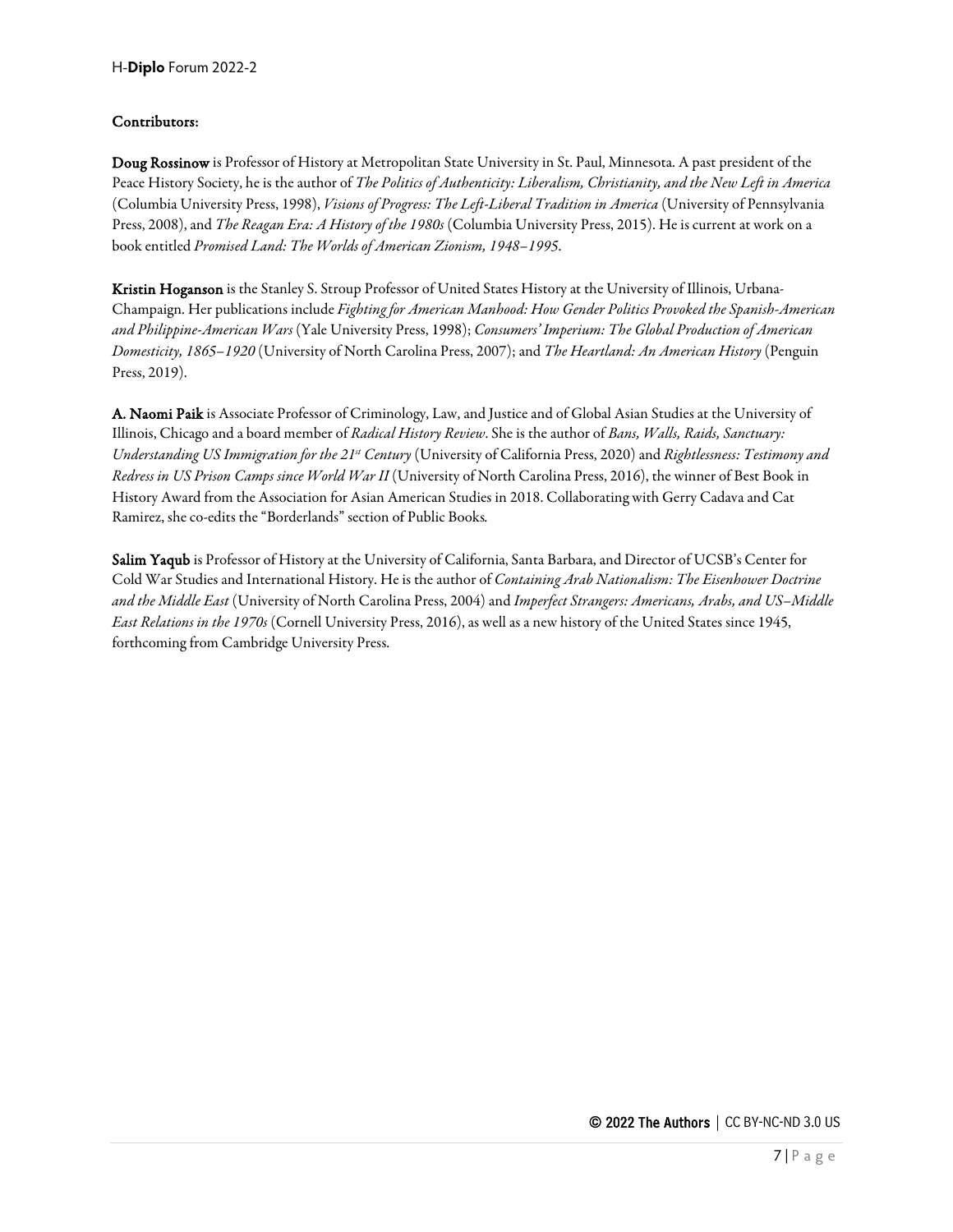## <span id="page-7-0"></span>Essay by Kristin Hoganson, University of Illinois, Urbana-Champaign

When Amy Kaplan agreed to write letters for me in the waning years of the last millennium, I never imagined that I might someday write for her. She was such a luminary, even then, in mid-career. I am tremendously sad that she is not here to write about her own professional journey for H-Diplo but nonetheless grateful to have the opportunity to honor her contributions to historical understanding. Foremost among these, to my mind, is the role she played in galvanizing the cultures of U.S. imperialism field, especially through her co-edited (with Donald E. Pease) anthology, *Cultures of United States Imperialism* (Duke University Press, 1993).<sup>[14](#page-7-1)</sup>

This cutting-edge volume rightly receives credit for sparking a movement that has transformed US history, American Studies, and related fields. But it was not Kaplan's first word on the subject. My admiration for Kaplan began with her 1990 essay, "Romancing the Empire: The Embodiment of American Masculinity in the Popular Historical Novel of the 1890s," published in *American Literary History.*[15](#page-7-2) I stumbled upon this when prepping for prelims. It was a revelation.

Despite being an American Studies major, I did not learn much about the popular imperialist romance novels of the 1890s as an undergraduate. My coursework focused more on highbrow than popular fiction and it skirted the topic of US imperialism. To be fair, I had some exposure to books such as Patricia Nelson Limerick's *The Legacy of Conquest: The Unbroken Past of the American West* (1987) and William Appleman Williams' *The Roots of the Modern American Empire: A Study of the Growth and Shaping of Social Consciousness in a Marketplace Society* (1969)*.* I had read texts such as W.E.B. Du Bois's *The Souls of Black Folk* (1903), Mark Twain's *A Connecticut Yankee in King Arthur's Court* (1889), and Frank B. Linderman's *Pretty-shield: Medicine Woman of the Crows* (1932)*. [16](#page-7-3)* Yet most of my coursework was relentlessly national or else focused on official relations between nation-states. The characters who starred in accounts of war and diplomacy were overwhelmingly well-to-do white men, but that apparently went without saying, for the authors of the books I was reading on policymakers were not saying much about class privilege, whiteness, or gender. Kaplan, in contrast, brought her terrific capacities as a cultural critic to her analyses of imperial politics, and she had plenty to say about gender.

"Romancing the Empire" starts with a statement by Senator Albert Beveridge on Philippine annexation as an opportunity for "all the glorious young manhood of the republic – the most virile, ambitious, impatient, militant manhood the world has ever seen" (659). Kaplan unpacked this statement, showing that Beveridge depicted overseas empire as an arena for American men to become what they already were and to enact their essential manhood before the admiring eyes of the world. She then proceeded to locate Beveridge in his cultural context: the best-selling historical romance novels which laid out the claims that Beveridge eventually echoed.

Although her essay focused on the kinds of historical novels in which characters would unabashedly declare: "Oh what a man you are! What a man" (676), it provided a primer on how to read a wider array of sources, including news accounts, political speeches, and government documents. Kaplan taught her readers how to analyze efforts to embody American

<span id="page-7-2"></span><span id="page-7-1"></span><sup>15</sup> Kaplan, "Romancing the Empire: The Embodiment of American Masculinity in the Popular Historical Novel of the 1890s," *American Literary History* 2:4 (Winter 1990): 659-690.

<span id="page-7-3"></span><sup>16</sup> Patricia Nelson Limerick, *The Legacy of Conquest: The Unbroken Past of the American West* (New York: W.W. Norton, 1987); William Appleman Williams, *The Roots of the Modern American Empire: A Study of the Growth and Shaping of Social Consciousness in a Marketplace Society*, 1969 (New York: Vintage Books, 1970); W. E. B. Du Bois, *The Souls of Black Folk,* 1903, edited and with an introduction by David W. Blight and Robert Gooding-Williams (Boston: Bedford Books, 1997); Samuel Langhorne Clemens, *A Connecticut Yankee in King Arthur's Court, 1889* (New York: W.W. Norton, 1982); Frank B. Linderman, *Pretty-shield: Medicine Woman of the Crows,* 1932 (Lincoln: University of Nebraska Press, 1972).

<sup>14</sup> Amy Kaplan and Donald E. Pease, eds., *Cultures of United States Imperialism* (Durham: Duke University Press, 1993).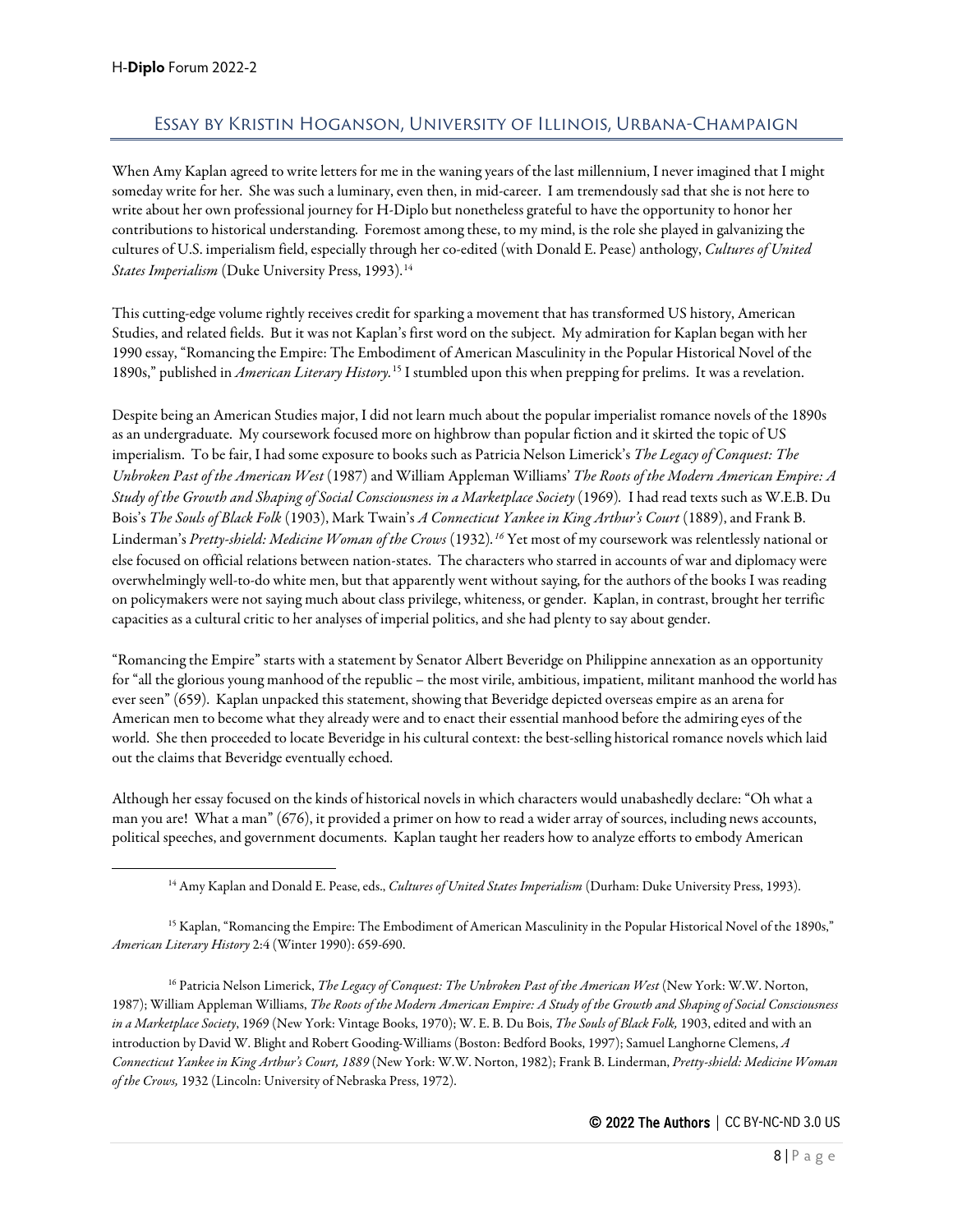power, assert individual and national masculinity, feminize colonial subjects, and wield nostalgia in bids for power. Even as she emphasized efforts to link masculinity to political subjecthood, she considered how swashbuckling romances recruited women into empire. She cautioned her readers to avoid uncritically reproducing the outlooks of historical actors. And she insisted that cultural production matters. Novels, she argued, are not just political allegories. They have reconfigured the relations between masculinity, nationality, and empire. At the close of the nineteenth century, they helped shift understandings of virility from a means to the end of empire building to an end in itself.

This essay appeared the same year as the first U.S. edition of Cynthia Enloe's *Bananas Beaches and Bases: Making Feminist Sense of International Politics*. Pathbreaking scholarship on gender and imperialism such as Gail Bederman's *Manliness and Civilization: A Cultural History of Gender and Race in the United States, 1880–1917* and Anne McClintock's *Imperial*  Leather: Race, Gender, and Sexuality in the Colonial Contest was in the pipeline, but there was not much already in print.<sup>[17](#page-8-0)</sup> For my prelim field in Comparative Empires, I had to search far and wide to find readings that spoke to my interest in women's and gender history. When I turned to my prospectus, I struggled to make a case for a cultural approach to the study of imperial policy, and more specifically for one attentive to gender. Kaplan helped me make the case. Her work opened a door that I had not known existed, giving me a glimpse into new realm of possibility for historical analysis.

The publication of *Cultures of United States Imperialism* in 1993 made it easier to make the case for the value of my research on masculinity and policymaking because the title of the volume put a name to a nascent field and the subsequent pages thoroughly demonstrated the significance of this field. Kaplan's introductory essay, "'Left Alone with America': The Absence of Empire in the Study of American Culture," made a compelling argument for foregrounding empire in the study of American culture, applying cultural analysis to histories of U.S. imperialism, and addressing the absence of the United States from the postcolonial study of imperialism. Rejecting consensus approaches to national histories, Kaplan advocated for analyses attuned to the fissures of gender, race, ethnicity, and class. Rejecting the binary opposition between the foreign and domestic, Kaplan cited borderlands and ethnic studies scholarship as models for understanding the interconnections between internal and external colonization and the imperial constitution of seemingly national cultures. In advancing these points, the twenty-three essays in the volume also assert a more fundamental point: that the United States was less exceptional than empire-deniers liked to think; that its twentieth-century struggles against totalitarianism did not prove the anti-imperial case but rather, revealed additional aspects of US imperial reach.

Among the essays included in *Cultures of United States Imperialism* is another by Kaplan, "Black and Blue on Jan Juan Hill." This essay analyzes representations of US combat efforts in Cuba in 1898. Linking the Cuban war to the issue of Civil War memory, Kaplan contends that "the vitality of the male body became the symbolic medium for national restoration, as manliness figured the common ground between previously warring factions" (219).<sup>[18](#page-8-1)</sup> Kaplan shows how representations of the charge up San Juan Hill spoke to the topic of North–South reconciliation and the position of African Americans in both the nation and overseas empire. She finds that long after the guns had been stilled, San Juan Hill remained a battleground over political meanings, rights, and power.

Against the backdrop of accounts that rendered Cuban combatants invisible, and thus presumably less worthy of political authority than American combat troops, US military personnel and civilian commentators fought over how to represent

<span id="page-8-1"></span><sup>18</sup> Kaplan, "Black and Blue on San Juan Hill," in *Cultures of United States Imperialism* (Durham: Duke University Press, 1993), 219-236. Note that this essay appeared around the same time as Nina Silber's *The Romance of Reunion: Northerners and the South, 1865– 1900* (Chapel Hill: The University of North Carolina Press, 1993) and that it predated David W. Blight's *Race and Reunion: The Civil War in American Memory* (Cambridge: The Belknap Press of Harvard University Press, 2001).

<span id="page-8-0"></span><sup>&</sup>lt;sup>17</sup> Cynthia Enloe, *Bananas Beaches and Bases: Making Feminist Sense of International Politics*, 1989 (First US edition: Berkeley, University of California Press, 1990); Gail Bederman, *Manliness and Civilization: A Cultural History of Gender and Race in the United States, 1880–1917* (Chicago: University of Chicago Press, 1995)*;* Anne McClintock, *Imperial Leather: Race, Gender, and Sexuality in the Colonial Contest* (New York: Routledge, 1995).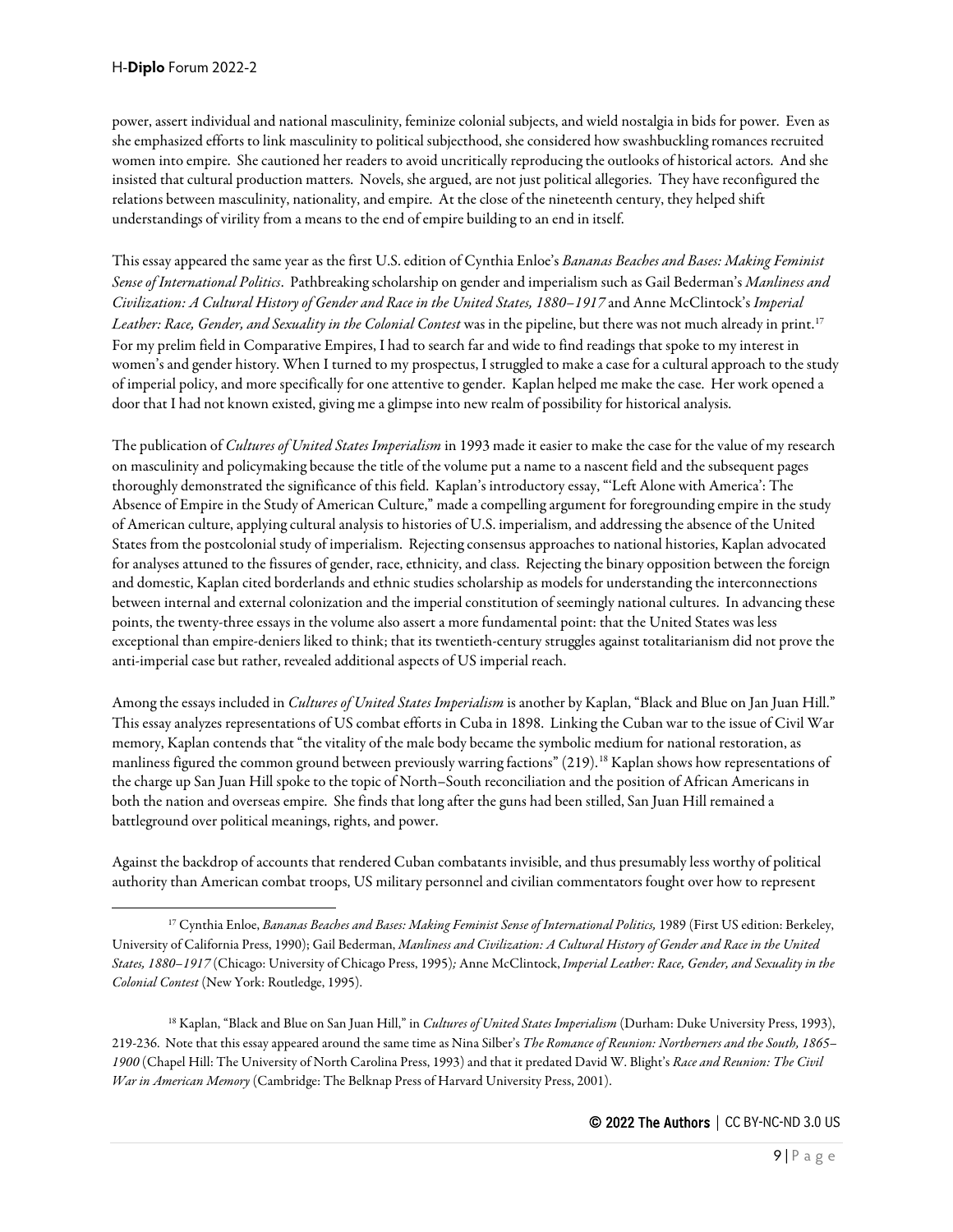African American men. Whereas President Theodore Roosevelt diminished the capacities and accomplishments of African-American troops, thus linking the political fate of African Americans in the United States to that of Cubans in Cuba, the Black press disputed the special connection between white manhood and the American nation and imagined solidarities with colonized peoples in places such as Cuba and the Philippines.

To fully grasp the nuances of this essay you should read it yourself, for it is too layered, multivocal, and richly contextualized to capture in a brief summary. Suffice it to say that in this essay Kaplan brings an implicit thread from "Romancing the Empire" to the fore: "the foundations for the construction of the white male body as a figure for American nationhood lie in the subjugation of black male bodies" (233). Kaplan made it clear that cultural analyses of U.S. imperialism must be explicitly and thoroughly intersectional and that intersectional analyses of U.S. culture must consider national and imperial positioning as well as class, ethnicity, race, and gender.

Kaplan's research continued to be foundational to my own even after I moved away from masculinity and war in my second book. Her 1998 essay, "Manifest Destiny," followed through on her earlier call to break down the binary between domestic and foreign relations.[19](#page-9-0) Writing against the tendency in women's studies scholarship to contrast the domestic with the commercial and the political, Kaplan reframed the domestic in opposition to the foreign. Part of the cultural work of domesticity, she concludes, is "to unite men and women in a national domain and to generate notions of the foreign against which the nation can be imagined at home" (582). Refuting the assumption that the domestic should be viewed as fixed and self-evident, she instead argues for a process of domestication that "entails conquering and taming the wild, the natural, and the alien" (582). In this sense, domestication is related to the imperial projects of race-making and civilizing, with the conditions of domesticity becoming markers that distinguish civilization from savagery.

Although my own research took a different direction, focusing on a later time period and globavoreconsumption, I was still indebted to Kaplan for unpacking connections between domesticity, nationalism, racism, and empire. I wanted, after my first book, to center women's agency in US foreign relations history prior to the passage of the U.S. Constitution's Nineteenth Amendment, and I appreciated Kaplan's work for helping me find a way to do so. Centering domesticity provided a way to center women, on their own turf, and not just as helpmeets, exceptions, and symbols. Centering women in turn helped advance Kaplan's point that histories of American empire encompassed far more than policy-making, that empire could be a lens through which to reconceptualize even histories previously understood as quintessentially domestic.

A version of Kaplan's "Manifest Destiny" essay subsequently appeared in *The Anarchy of Empire in the Making of U.S. Culture.* She published this book in 2002, the same year that Thomas Bender's edited collection, *Rethinking American History in a Global Age,* hit the shelves.[20](#page-9-1) Bender's call for transnational histories amplified Kaplan's dissatisfaction with histories that uncritically took the nation-state as the unit of historical analysis. Like Kaplan, Bender saw the value in histories both smaller and larger than the nation. And yet lost in some of the scholarship that answered Bender's call for border-crossing histories was the attention to empire found in Kaplan's work. So once again, her thinking inspired my own and indeed served as a launching pad for a recent volume that Jay Sexton and I co-edited: *Crossing Empires: Taking U.S. History into Transimperial Terrain.*[21](#page-9-2)

I met Kaplan in person only a few times, the first time close to the publication of her "Manifest Domesticity" article. She graciously agreed to comment on a conference panel that I was on. This was back in the day when I had few senior women

<span id="page-9-1"></span><span id="page-9-0"></span><sup>20</sup> Thomas Bender, ed., *Rethinking American History in a Global Age* (Berkeley: University of California Press, 2002); Kaplan, *The Anarchy of Empire in the Making of US Culture* (Cambridge: Harvard University Press, 2002).

<span id="page-9-2"></span><sup>21</sup> Kristin L. Hoganson and Jay Sexton, *Crossing Empires: Taking US History into Transimperial Terrain* (Durham: Duke University Press, 2020).

<sup>19</sup> Kaplan, "Manifest Domesticity," *American Literature* 70:3 (September 1998): 581-606.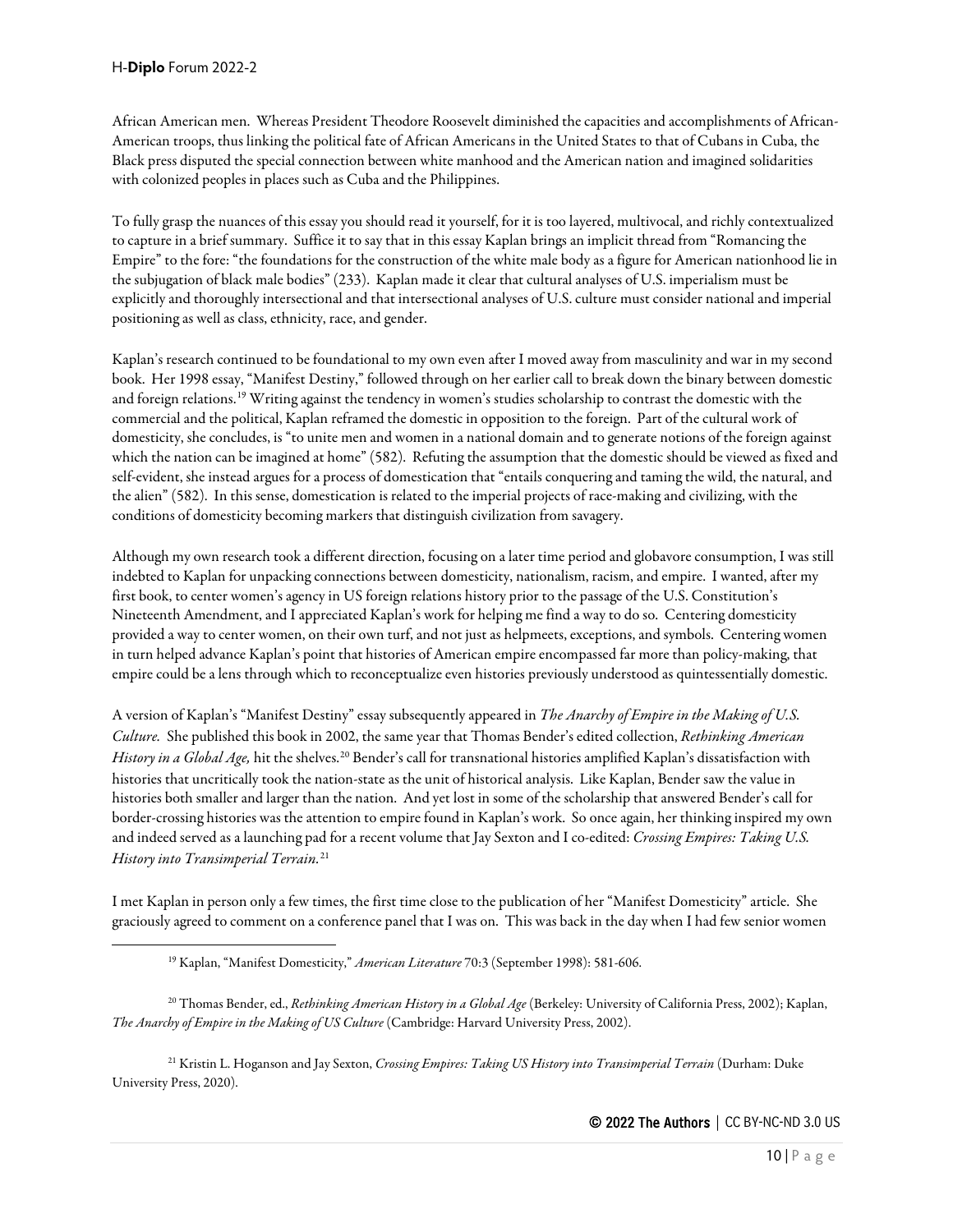as role models in the US foreign relations field. Kaplan took the time and trouble to comment thoughtfully on our papers and she then went out to dinner with us and dished on the challenges we were facing in the profession. Later, when I screwed up the courage to ask her for letters, she said yes.

Although I continued to benefit from her work over the years, I now recall her most vividly at that time, twenty years ago: brilliant, interdisciplinary, sparky, and encouraging; generous, principled, and humane. Her personality shines through in her scholarship, which has had and continues to have a tectonic impact on US history and related fields.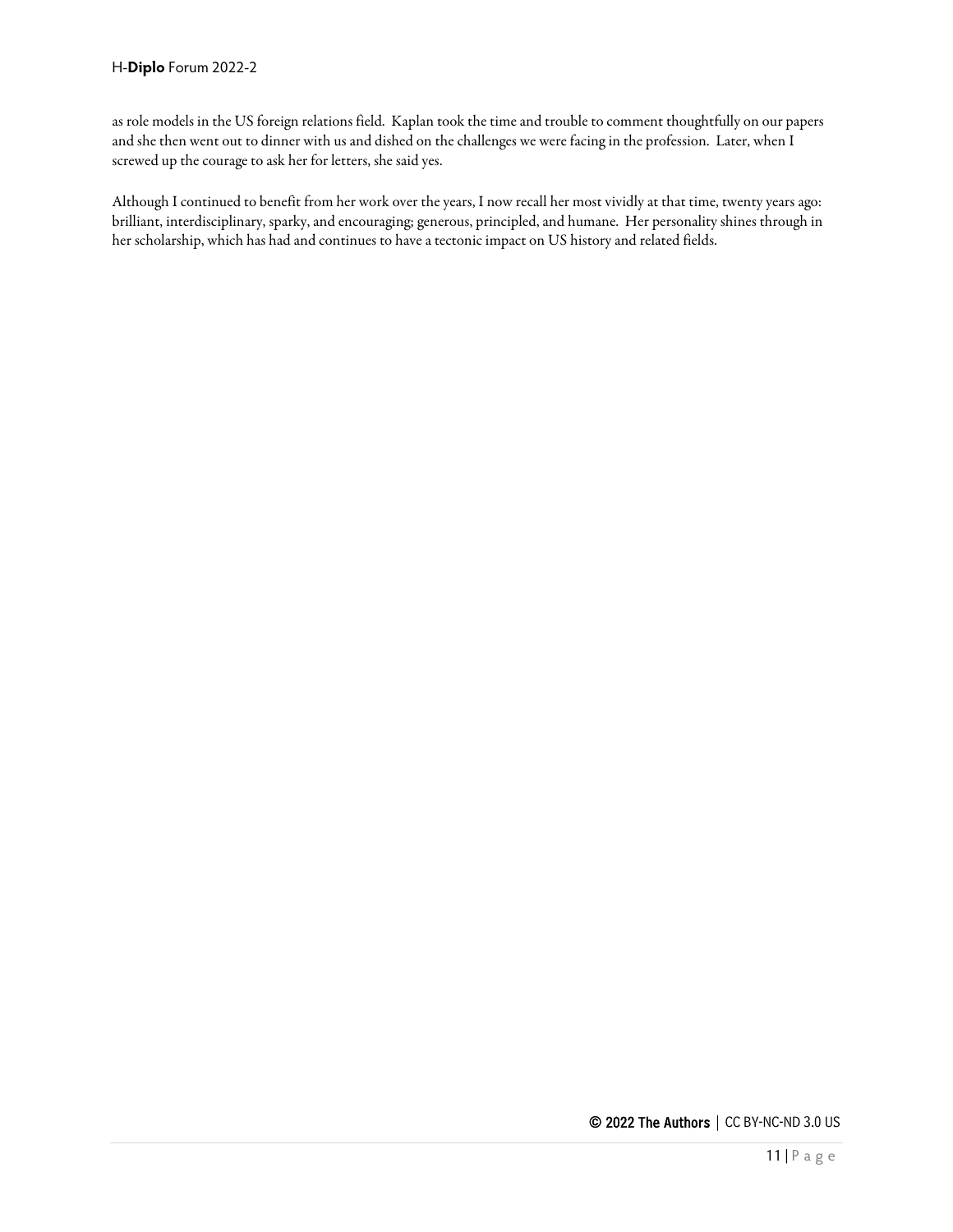# Essay by A. Naomi Paik, University of Illinois, Chicago

<span id="page-11-0"></span>I come to this roundtable recognizing the legacy of Amy Kaplan with deep humility, both saddened by her loss and humbled to have this opportunity to reflect on her formative and continuing impact. Though we had met and engaged in dialogue, I did not have the privilege of knowing her, and I continue to send my loving condolences to those who did. I approach these reflections as a fan and one of the many scholars who has long looked to her scholarship as a model and guide to understanding the complexity of US imperial power in its multiple dimensions. While this forum clearly speaks to her impact in diplomatic history, Kaplan's work influenced generations of scholars across disciplinary siloes. Indeed, her interdisciplinary approach to unraveling the entangled threads of empire stands, in my view, as one of her most important contributions.

As Kristin Hoganson notes so well in her remarks here, Kaplan worked to break open American Studies, US history, and US literary and cultural studies by focusing on imperialism and the importance of culture in securing imperial power. While her work, of course, grapples with transnationalism, it sought, crucially, to highlight how capital, people, military forces, and cultural forms and ideas have moved across borders along imperial lines and the power hierarchies they rely on and manufacture. Picking up where Hoganson left off, my comments focus on pieces Kaplan wrote in response to the United States' cataclysmic response to the September 11, 2001 attacks— "Homeland Insecurities" (February 2003), "Violent Belongings and the Question of Empire Today" (October 2003), and "Where is Guantánamo" (2005).<sup>22</sup> We are now twenty years past the attacks on the World Trade Center and Pentagon, two iconic nerve centers of US imperial economic and military power, and the resurgent imperial power the US has deployed in response, waging a global war on terror with no limits in time or space, while shoring up its own borders and sovereign power guided by the logic of homeland security.

Kaplan was grappling with these world-changing shifts as they were happening with a velocity that left no time for reflection, the collective angst many of us felt mobilized into the "dry grief of an endless political rage," as Judith Butler phrased it so eloquently.[23](#page-11-2) At the time Kaplan published "Homeland Insecurities" and "Violent Belongings," the Department of Homeland Security (DHS) had just formed as part of the most significant restructuring of the federal government since World War II, overseeing twenty-two agencies, including those newly created to target noncitizens like Immigration and Customs Enforcement (ICE) and Customs and Border Protection (CBP). Her critical interventions also arrived amid the US invasion of Iraq, which was driven by the Bush Administration's big lie about weapons of mass destruction and leading to an eight-year occupation and ongoing insurgent warfare.

In "Violent Belongings," Kaplan highlighted how discussions of the United States as an empire moved from analyses suppressed and dismissed as "left wing polemic" to interpretations openly embraced—interpretations that aimed less to reckon with histories of violence and oppression than to describe an ethos that advanced US global power. Both conservative and liberal pundits advocated extending North American force and influence to remake "the world… in our image"—whether justified by a renewed "white man's burden" against the uncivilized of the darker nations or as a liberal empire spreading human rights and democratic values.<sup>[24](#page-11-3)</sup> Under such changing conditions, with US imperialism "coming out of the closet" (Kaplan quoted the conservative, openly imperialist pundit Charles Krauthammer using this phrase, as he

<span id="page-11-2"></span><span id="page-11-1"></span><sup>22</sup> Amy Kaplan, "Homeland Insecurities: Reflections on Language and Space," *Radical History Review* 85 (Winter 2003): 82– 93. Amy Kaplan, "Violent Belongings and the Question of Empire Today: Presidential Address to the American Studies Association, October 17, 2003," *American Quarterly* 56:1 (March 2004): 1–18. Amy Kaplan, "Where is Guantánamo," *American Quarterly* 57:3 (September 2005), 831–58.

<sup>&</sup>lt;sup>23</sup> Judith Butler, *Precarious Life: The Powers of Mourning and Violence* (New York: Verso, 2004): xix.

<span id="page-11-3"></span><sup>&</sup>lt;sup>24</sup> Kaplan, "Violent Belongings and the Question of Empire Today," 5.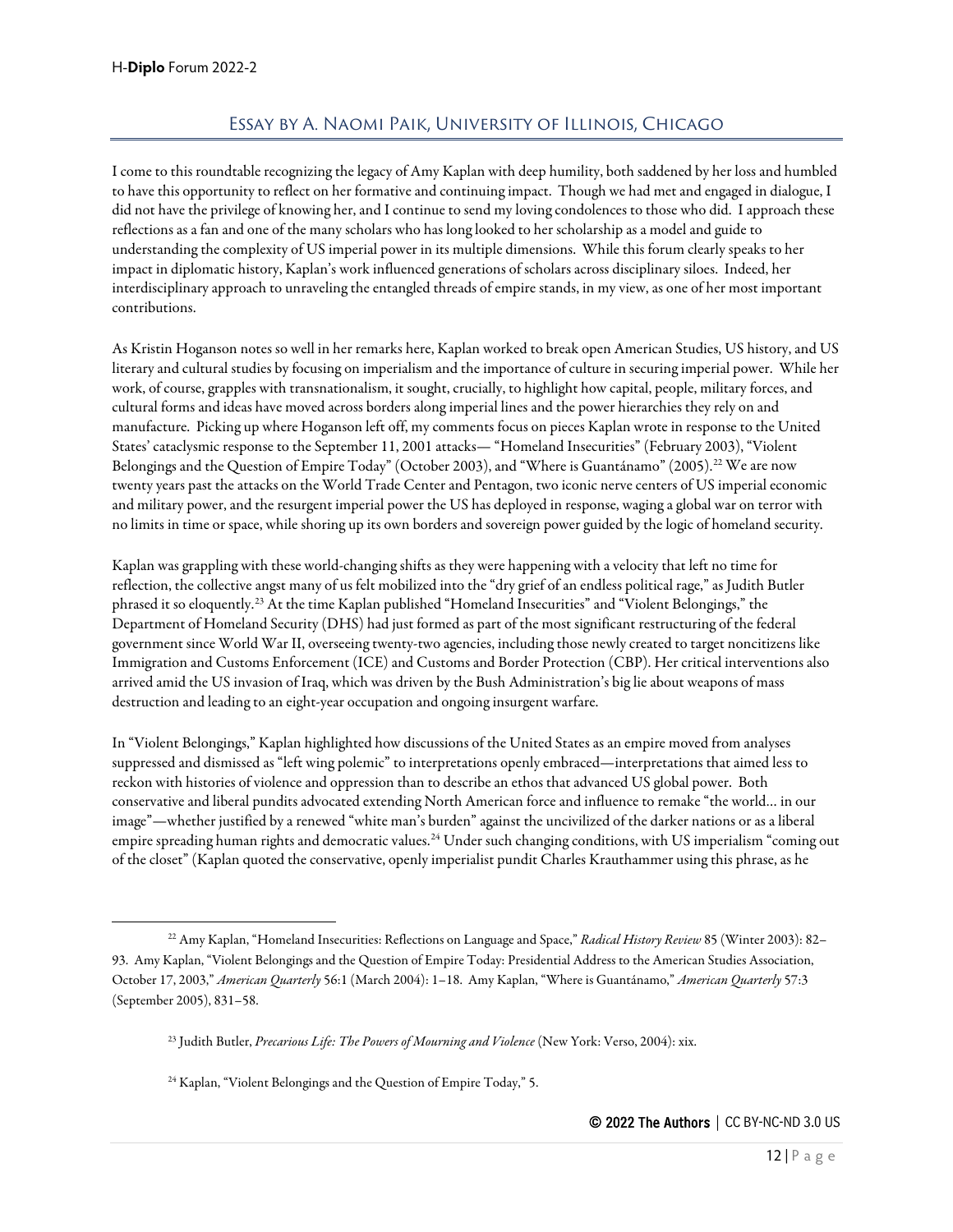appropriated the metaphor of a progressive movement), she found the limits of her own "method of exposure," noting that "unpacking …often seems irrelevant."[25](#page-12-0) There is no power in exposing what is openly embraced.

Speaking as president of the American Studies Association, Kaplan called on scholars to use their varied modes of expertise not just to unveil, but to understand the meanings of US imperialism and their "lessons for the present." Historians could demonstrate how, because imperialism festers as a root cause of the problems we face, it cannot possibly offer "solutions to a broken world." Literary and cultural studies scholars could assert alternative meanings of key terms "hijacked" in service of empire, like "freedom," to articulate alternative imaginaries and paths forward.<sup>[26](#page-12-1)</sup>

Kaplan took up her own call. In "Homeland Insecurities" and "Violent Belongings," she traced the genealogies and shifting meanings of terms with emerging salience—"ground zero" and "homeland"—extending her interest in investigating how language shapes our understandings of "the conceptual, affective, and symbolic"<sup>[27](#page-12-2)</sup> borders between the domestic and the foreign, home and abroad. By focusing on these terms, she showed how discourses of American exceptionalism were escalating to new heights, drawing on long traditions of silencing histories that might show how US imperialism might be responsible for the problems we face. For example, in musing over "ground zero," the term describing the 9/11 ruins of the World Trade Center, Kaplan noted how it became linked to the bombing of Pearl Harbor, as a site exemplifying US vulnerability to foreign attack and to the country's heroic response in WWII. This link between the World Trade Center and Pearl Harbor, however, effaced the history embedded in the genealogy of "ground zero," which originally referred not to a US military base on occupied territory in Hawai'i, but to Hiroshima and Nagasaki, obliterated by the only atomic bombings in history, launched by the United States as imperial victor. But as Kaplan stated, this connection to the US atomic bombings, which destroyed lives and launched a global arms race in weapons of mutually assured destruction, cannot be acknowledged "because to do so would be to trouble the very binary oppositions and exceptionalist narratives erected on that ground."[28](#page-12-3)

Just as the DHS took flight (buoyed by massive budget allocations), Kaplan's cognitive mapping of "homeland" elucidated how this term worked to buttress national borders that had been made too permeable by the forces of globalization, leaving us vulnerable to attack. "Homeland" marked a shift in the self-conception of the United States, from one characterized by metaphors of mobility (like the nation of immigrants or manifest destiny) to one claiming shared origins rooted in the national territory and implying a racial nationalism of shared bloodlines.

While she briefly raised the "terrible irony" of this term to Indigenous peoples without pushing further, the terms Kaplan draws on all refer to the settler colonial origins of the United States—from the discourses justifying the invasion and colonization of the lands to those assuming that the settler colonial project is somehow complete—that the territory it claims belongs fully to, and thus must be secured by, the US sovereign state. But this security over the homeland can never be realized. And it is this certain failure of "homeland security" that mobilizes its endless project in permanent warfare both at home—waged against internal enemies like migrants excluded from this "fusion of nation and nativity"<sup>29</sup>—and anywhere "terror" can be found. As she highlighted, "homeland" performed "cultural work of securing national borders," while simultaneously producing a sense of "radical insecurity." This radical insecurity, so exposed by 9/11, points toward what

- <span id="page-12-3"></span><sup>28</sup> Kaplan, "Homeland Insecurities," 84.
- <span id="page-12-4"></span><sup>29</sup> Kaplan, "Homeland Insecurities," 87.

<span id="page-12-1"></span><span id="page-12-0"></span><sup>25</sup> Kaplan, "Violent Belongings and the Question of Empire Today," 3.

<sup>&</sup>lt;sup>26</sup> Kaplan, "Violent Belongings and the Question of Empire Today," 6.

<span id="page-12-2"></span><sup>27</sup> Kaplan, "Homeland Insecurities," 82.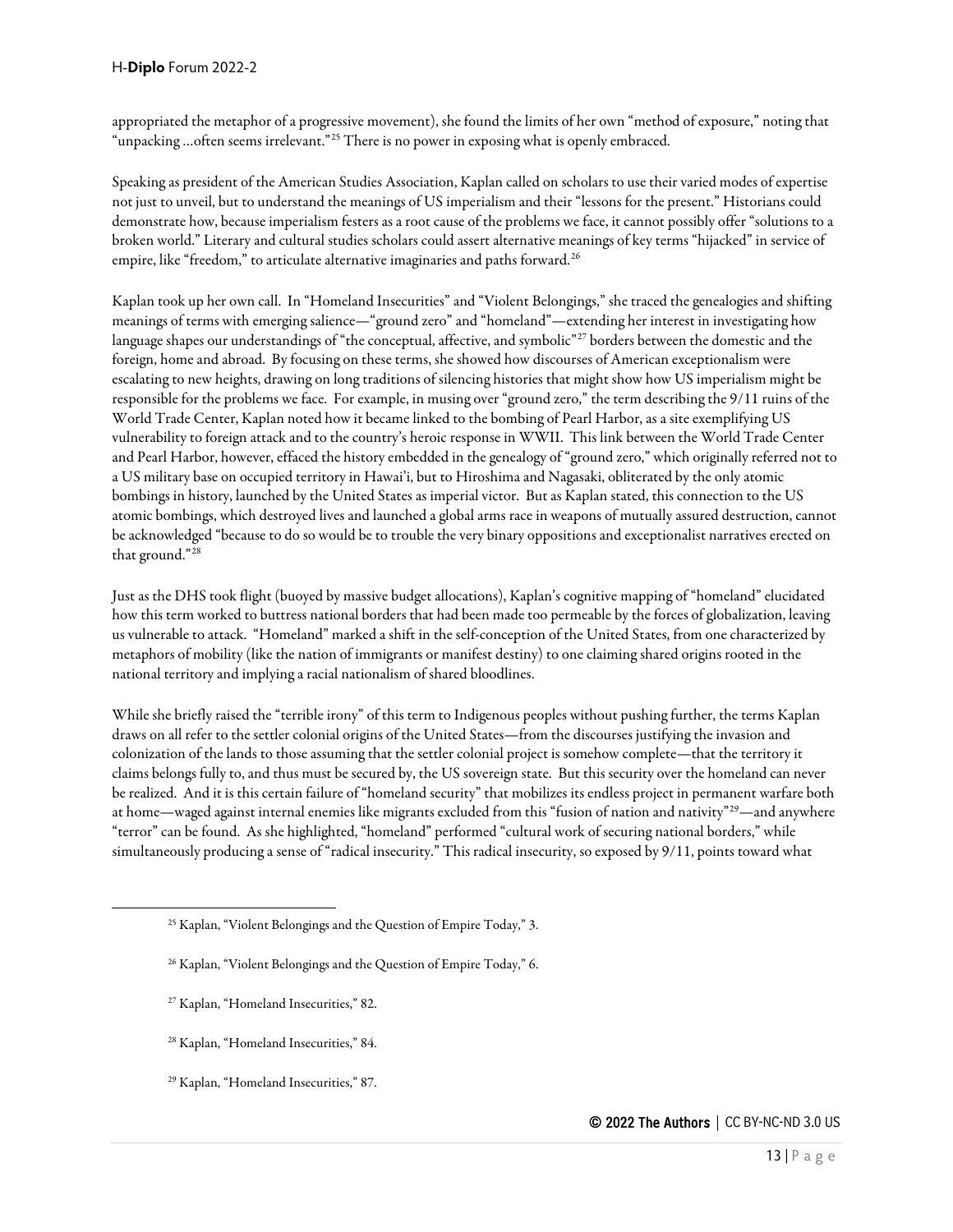Mark Neocleous calls the "paradox of security: in security we find insecurity."[30](#page-13-0) No matter what that state does to make the homeland secure, deploying its "unparalleled power,"<sup>[31](#page-13-1)</sup> it forever remains "utterly vulnerable" and insecure, necessitating more security measures and state violence in an endless, escalating spiral.

Homeland security raises another core paradox of US imperialism that Kaplan had long been investigating. Though seeking to "cordon off the nation as a domestic space from external foreign threats, it actually breaks down the boundaries between inside and outside, about seeing the homeland in a state of constant emergency from threats within and without" (90). She continued to delve into this paradox by investigating the prison camp installed at the Guantánamo Bay Naval Base to indefinitely detain "enemy combatants" of the War on Terror. By asking "Where is Guantánamo?" she illuminated the proliferation of sites blurring the very boundaries of the foreign and domestic that "homeland security" ostensibly fortified. As she argued, Guantánamo was both a product and symbol of US imperial deployments of ambiguous sovereignty, which served to bolster its reach and to assert its sovereign power however it deemed necessary.

Kaplan's article blew open my brain, lucidly articulating foggy, nascent thoughts I could not yet pull together. As a clueless grad student, I was still struggling to make sense of a messy dissertation prospectus when I had the opportunity to workshop my first stab at making sense of the "HIV prison camp" built at Guantánamo to detain Haitian migrants alongside Kaplan at the 2006 Tepoztlán Institute for the Transnational History of the Americas. Though I was obviously intimidated by participating in the same session as such an illustrious scholar, whom I deeply admired, Kaplan was exceedingly generous in her comments to me and to the broader conversation. (I was also comforted to see that we shared a certain academic social awkwardness.) Her work helped congeal lines of thinking that would ultimately come together in my first book, *Rightlessness*.

Publishing the essay in 2005, Kaplan again tracked a moving target as her object of study. The Abu Ghraib torture scandal had broken into public consciousness in May 2004, and one month later the US Supreme Court had ruled on *Rasul v. Bush*, its first case on the "enemy combatants" detained at Guantánamo, deciding that the prisoners did have rights to habeas corpus. *Rasul* compelled the United States to hold Combatant Status Review Tribunals (CSRTs), kangaroo court performances, lacking any due process protections, that substituted for habeas hearings. While the CSRTs made a mockery of justice in their cosmeticadherence to Court's ruling, *Rasul* did ultimately lead to the release of the prisoners' names to the public for the first time in March 2005. Until that point, we could grasp only glimpses of whom the US government was holding in indefinite detention.

Kaplan was making sense of the "strange temporality" and legal status of Guantánamo as a site of indefinite detention located in "indefinite legal borderland between the domestic and foreign."[32](#page-13-2) How did the United States come to possess and how has it deployed this "useful corner of the world"[?33](#page-13-3) Kaplan unfolded the layers of imperial history that had accumulated at Guantánamo. She outlined its history of colonization by Spain to the Spanish-American War and the US intervention that wrested this struggle for independence from any outside power into a vector of neocolonial control over the new nation, sealed through the 1901 Platt Amendment, which gave the United States authority to intervene in Cuban affairs and, crucially, the ability to lease Guantánamo Bay for a US naval base. This lease, with its temporal provision that it lasts for the indefinite future until both parties agree to cancel it, and its juridical provision that Guantánamo lies under the "complete jurisdiction and control" of the United States, while remaining under the "ultimate sovereignty" of Cuba, stands at the core

<sup>32</sup> Kaplan, "Where is Guantánamo," 837, 847.

<sup>30</sup> Mark Neocleous, "Against Security," *Radical Philosophy* 100 (March/April 2000): 12.

<sup>&</sup>lt;sup>31</sup> Kaplan, "Violent Belongings and the Question of Empire Today," 6.

<span id="page-13-3"></span><span id="page-13-2"></span><span id="page-13-1"></span><span id="page-13-0"></span><sup>33</sup> Paul Kramer, "A Useful Corner of the World: Guantánamo," *New Yorker*, July 30, 2013, [https://www.newyorker.com/news/news-desk/a-useful-corner-of-the-world-guantnamo#slide\\_ss\\_0=1.](https://www.newyorker.com/news/news-desk/a-useful-corner-of-the-world-guantnamo#slide_ss_0=1)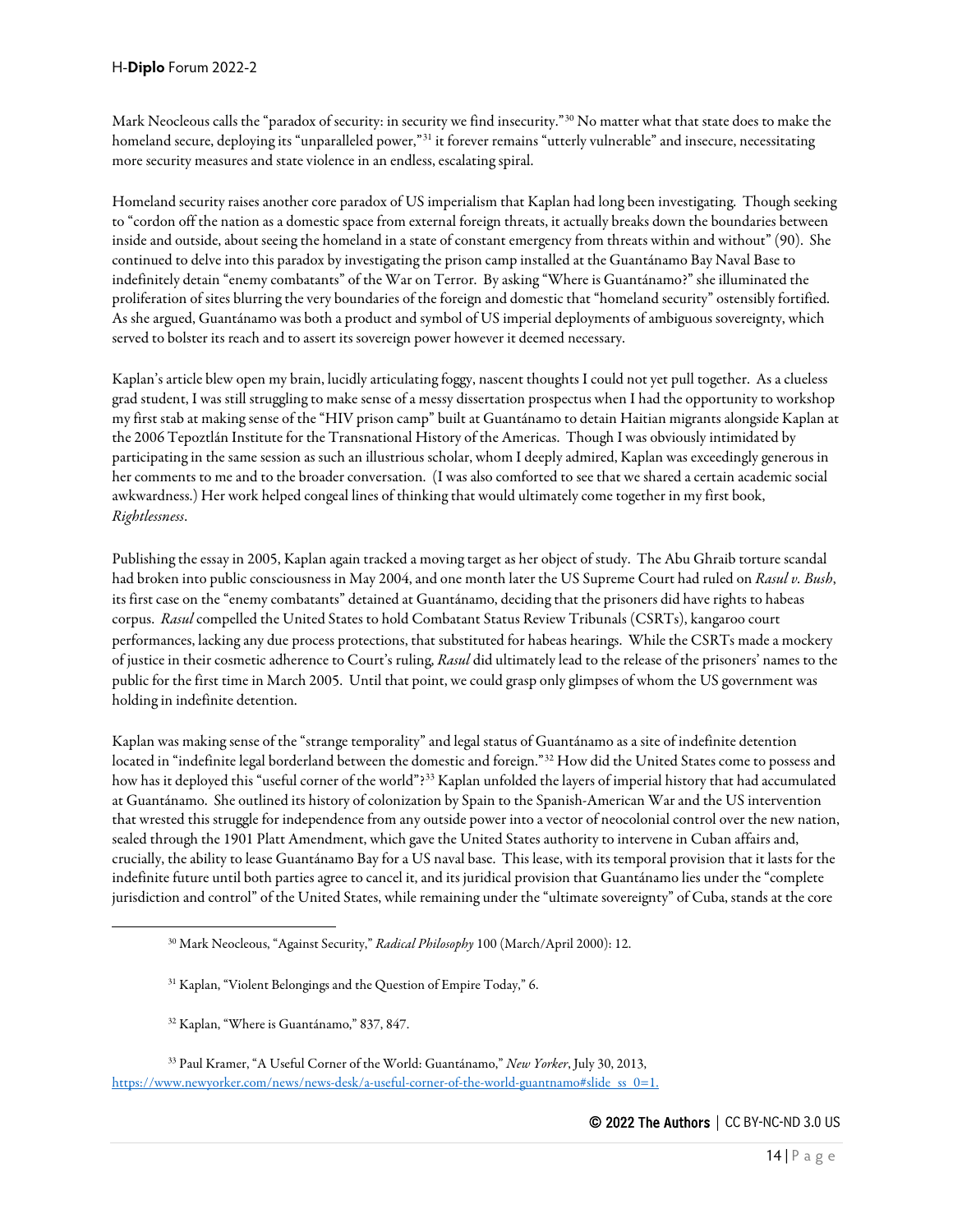of the paradoxes Kaplan sought to understand. US leaders made good use of the lease, essentially granting the United States permanent control over the Bay—gaining a military foothold in this key strategic site in the Caribbean, good for refueling its ships, launching interventions in Latin America, and, later, for imprisoning migrants it deemed undesirable and excludable. As Kaplan argued so cogently, these histories of race and empire have sedimented at Guantánamo and cling to the so-called "enemy combatants" caged there—"shackled slaves, infected bodies, revolutionary subjects, undesirable immigrants."[34](#page-14-0) Indeed, the US state created a new legal category of person, the "enemy combatant," in ways that "erode the distinctions among citizens and aliens, immigrants and criminals, prisoners and detainees, terrorists and refugees."[35](#page-14-1)

She elucidated this erosion or blurring of categories as a longstanding, core vector of US imperial power, drawing on the "ambiguous legacy"[36](#page-14-2) of the Insular Cases, which grappled with the question of whether the Constitution followed the flag wherever the US empire roamed beyond US borders and essentially answered, "sometimes for some people, but not for the colonized." As she noted, "this differential application of the Constitution created the legal edifice for imperial rule."[37](#page-14-3) This legal edifice has endured, rendering rightless the Haitian migrants interdicted, detained at Guantánamo, and forcibly repatriated (in violation of international law), as well as the "enemy combatants" tortured and indefinitely imprisoned there years later. And even though the judiciary sought to check executive power in *Rasul,* this case is "not a decision against empire."[38](#page-14-4) It instead extends the Insular Cases' ambiguous legacy by creating a second-tier legal structure that shields the state from accountability and exposes prisoners to rightlessness. In years following this article's publication, we can see how the state has deployed this two-tiered structure in the CSRTs and the military commissions, or what survivor Binyam Mohammed called "con-missions," used not to determine guilt or innocence but to affirm their status as "enemy combatants" and justify their punishment.<sup>[39](#page-14-5)</sup> This is why I have argued that we cannot turn to the state or its legal system to find justice when the state is the agent of injustice.

Flexibility, the blurring of foreign and domestic and of the legal categories of personhood, works to extend and embolden imperial and state violence.

As we memorialize Kaplan's passing, we are marking multiple macabre anniversaries: 9/11; the 2001 invasion of Afghanistan (and now, the disastrous withdrawal and Taliban takeover in 2021) and the launching of the permanent War on Terror; the opening of a global martial detention regime, including the Guantánamo camp in January 2002; the creation in 2003 of DHS (and the state-sponsored terror of ICE and CBP) and its massive surveillance, incarceration, and policing capacities.

<span id="page-14-0"></span>When Kaplan made her key interventions, I did not see myself as taking up her call to scholars to "bring to the present crisis our knowledge from juridical, literary, and visual representations about the way such exclusions from personhood and humanity have been made throughout history, from the treatment of Indians and slaves to the internment of Japanese Americans during World War II."[40](#page-14-6) (I could barely figure out what people were saying in class.) But, with this opportunity

- <span id="page-14-1"></span><sup>35</sup> Kaplan, "Where is Guantánamo," 853.
- <sup>36</sup> Kaplan, "Where is Guantánamo," 851.
- <sup>37</sup> Kaplan, "Where is Guantánamo," 842.
- <sup>38</sup> Kaplan, "Where is Guantánamo," 846.

<span id="page-14-6"></span><span id="page-14-5"></span><span id="page-14-4"></span><span id="page-14-3"></span><span id="page-14-2"></span><sup>39</sup> Quoted in A. Naomi Paik, *Rightlessness: Testimony and Redress in US Prison Camps Since World War II* (Chapel Hill: University of North Carolina Press, 2016): 153.

<sup>40</sup> Kaplan, "Violent Belongings and the Question of Empire Today," 7.

<sup>34</sup> Kaplan, "Where is Guantánamo," 840.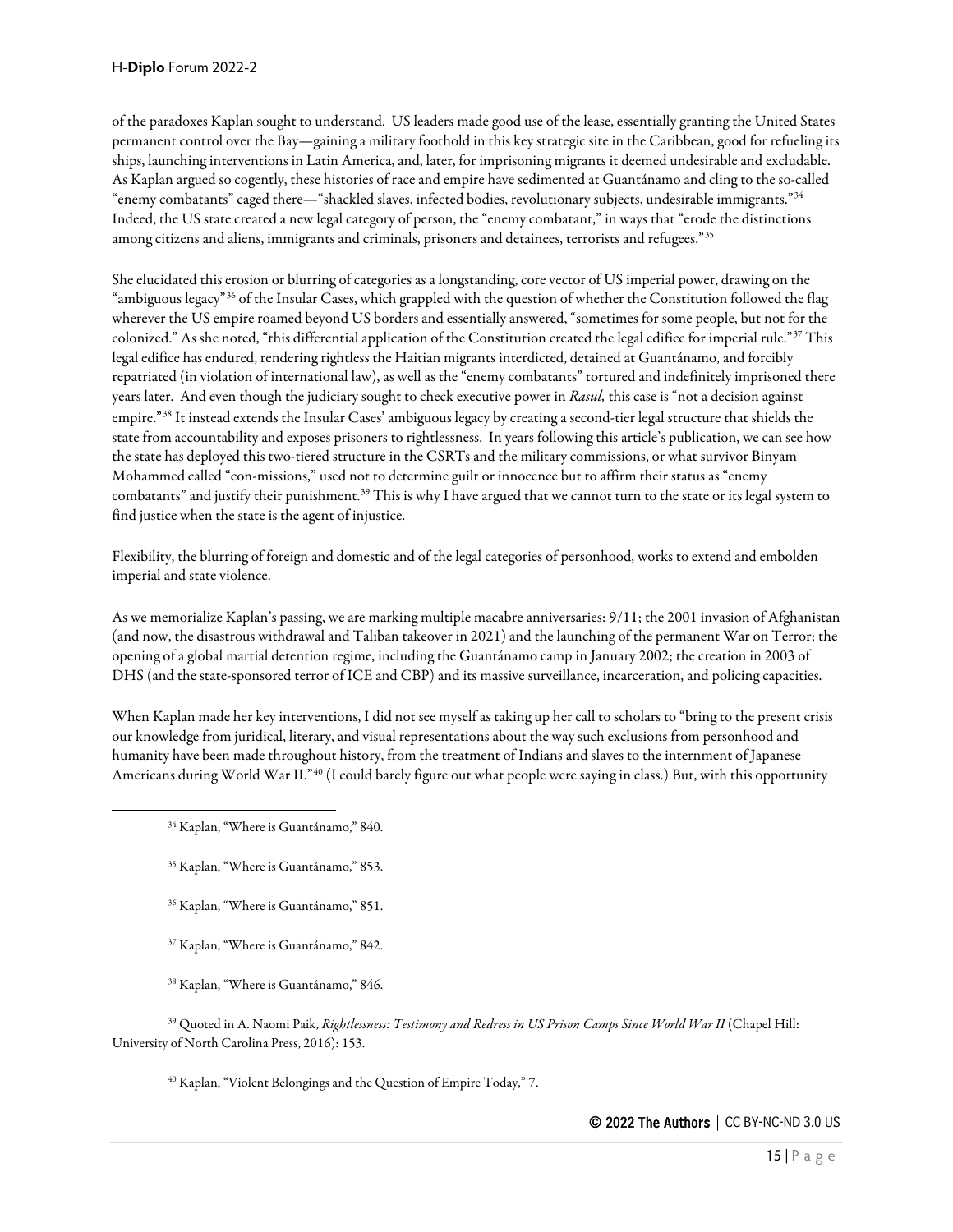to reflect on her legacy, I realize the depth of her influence and the power of this call on my work. This says little about anything I have done but speaks volumes to her overall impact on the fields and questions she encouraged us to immerse ourselves in.

Kaplan also reminded us that empire is contingent and full of fault-lines that we can pry open, not only to unveil or denounce it, but also to shift understandings of it so thoroughly that the dismantling of US empire becomes common sense, as necessary for a shared future. It takes discipline and work to maintain this hope, as abolitionist organizer Mariame Kaba argues.<sup>[41](#page-15-0)</sup> Kaplan steered us in this direction during a prior inflection point of this moment of crisis. It is on us to continue the work.

<span id="page-15-0"></span><sup>41</sup> Mariame Kaba, *We Do This 'Til We Free Us: Abolitionist Organizing and Transforming Justice* (New York: Haymarket, 2021): 26-29.

<sup>© 2022</sup> The Authors | CC BY-NC-ND 3.0 US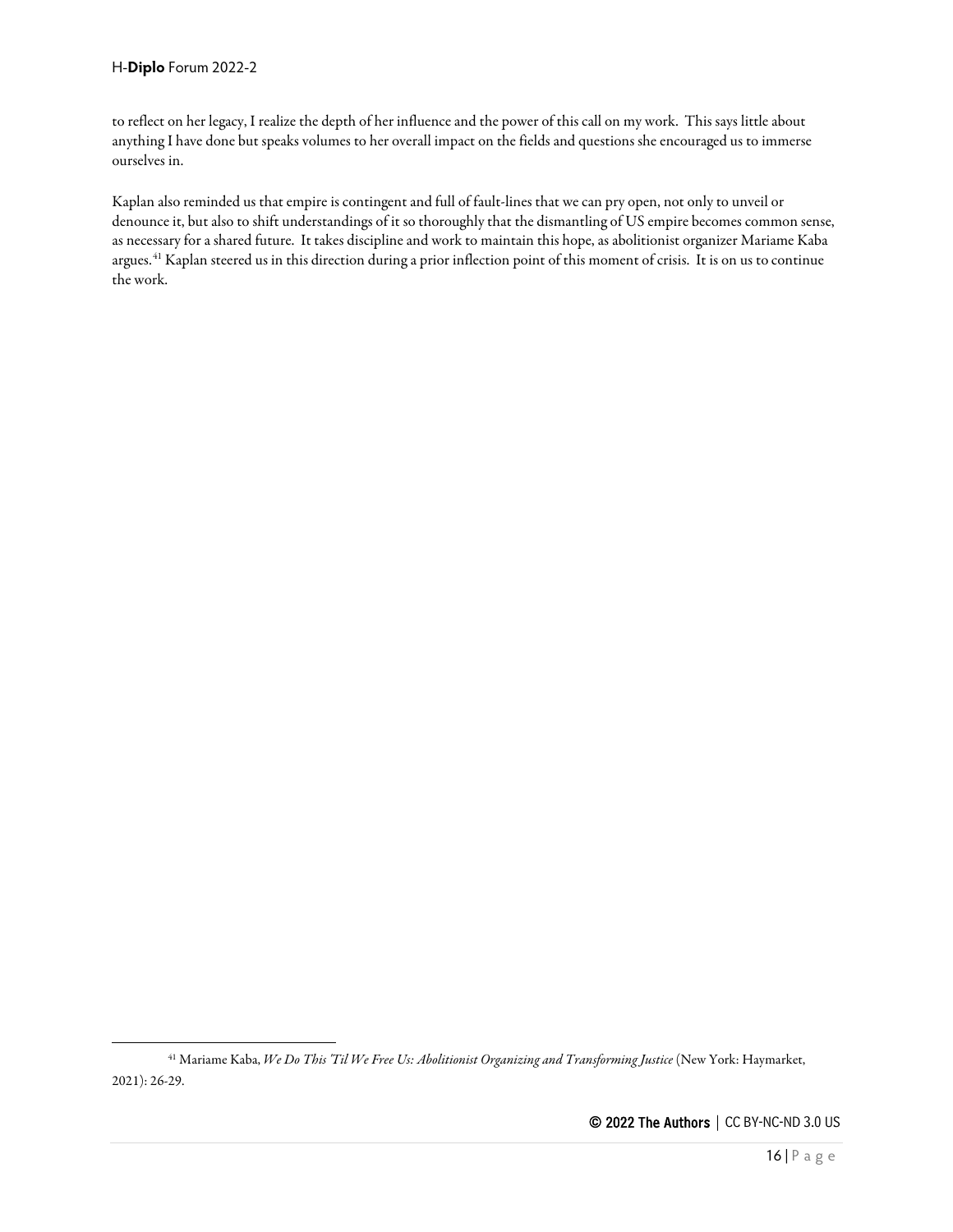# Essay by Salim Yaqub, University of California, Santa Barbara

<span id="page-16-0"></span>Unlike other participants in this roundtable, I did not know Amy Kaplan personally. I met her only once, at the 2018 SHAFR annual meeting in Philadelphia, and there was no time for more than a quick exchange of pleasantries. I was aware of and admired her work but wasn't steeped in it; I became much more familiar with it after her death. From the tributes that have poured forth, it is clear that Kaplan was an extraordinary colleague, mentor, and friend, and I now wish I had gotten to know her well. But I can claim no real acquaintance beyond what I have met on the page.

Happily, what *is* on the page is endlessly illuminating. Among the many themes Amy Kaplan so brilliantly explored over the course of her scholarly career, I'd like to address the conceptual juxtapositions she discerned while critiquing U.S. policies toward the Middle East. By examining how certain ideas evoked their own opposites, Kaplan captured the suppleness and flexibility of ideologies underlying U.S. involvement in the region. These paradoxes emerged most vividly in her scrutiny of the discourses surrounding two broad subject areas: the U.S.–Israeli relationship in the decades since Israel's founding, and the U.S. "Global War on Terror" launched after the attacks of September 11, 2001. An evident aim of such discourses has been to make disproportionate military action by both Israel and the United States seem morally justified and destined for success.

In her 2018 book *Our American Israel*, Kaplan noted that American opinion leaders have long ascribed two contradictory qualities to Israel, seeing it as "a moral community of both concentration camp survivorsand heroic warriors . . . a state that is both vulnerable and indomitable, an invincible victim."<sup>[42](#page-16-1)</sup> Powerfully fueling this dual conception were the circumstances of Israel's creation in 1948: a decisive military victory against a seemingly formidable coalition of Arab armies, achieved just a few years after millions of Jews had been slaughtered in the Nazi death camps. In the version of Israel's founding popularized for American audiences, it appeared that "Israel's only option for survival was military preeminence, a logic that has explained the perpetual state of war forced on a peace-loving people."[43](#page-16-2) This view comported with America's own self-image as a fundamentally peaceful nation that used military force only as a last resort, and usually only in self-defense or in the defense of other innocents.

Later events in Israel's history also lent themselves to this public narrative of triumph snatched from the jaws of threatened annihilation. The Arab-Israeli war of 1967 came on the heels of a diplomatic crisis in which Arab leaders and polemicists employed wild and menacing rhetoric, arousing fears of another Holocaust among Jews around the world, a concern shared by many sympathetic non-Jews. Military analysts tended to be more sanguine about Israel's prospects in another war, and Israel shortly won an overwhelming victory against its Arab neighbors. In witnessing this rollercoaster event, Kaplan wrote, "Americans could vicariously experience both the dread of vulnerability and the thrill of invincibility." Indeed, on this occasion Israel surpassed even the United States, achieving a lightning triumph at a time when Washington was mired in Vietnam.<sup>[44](#page-16-3)</sup>

Consequently, many Americans came to believe they had a lot to learn from Israel, and public discourse increasingly reflected this view. In a fascinating turn, Kaplan showed in *Our American Israel* how Israel's dual narrative eventually became the story of the United States as well. It was the culmination of a broad transformation in American portrayals of the U.S.–Israeli relationship since the late 1940s, from what Kaplan called "the Americanization of Israel to the Israelization of America; from the admiration of Israel as a mirror of America's self-idealized image to the emulation of Israel as a model

<span id="page-16-3"></span><span id="page-16-2"></span><span id="page-16-1"></span><sup>42</sup> Amy Kaplan, *Our American Israel: The Story of an Entangled Alliance* (Cambridge: Harvard University Press, 2018), 3

<sup>43</sup> Kaplan, *Our American Israel*, 7.

<sup>44</sup> Kaplan, *Our American Israel*, 100.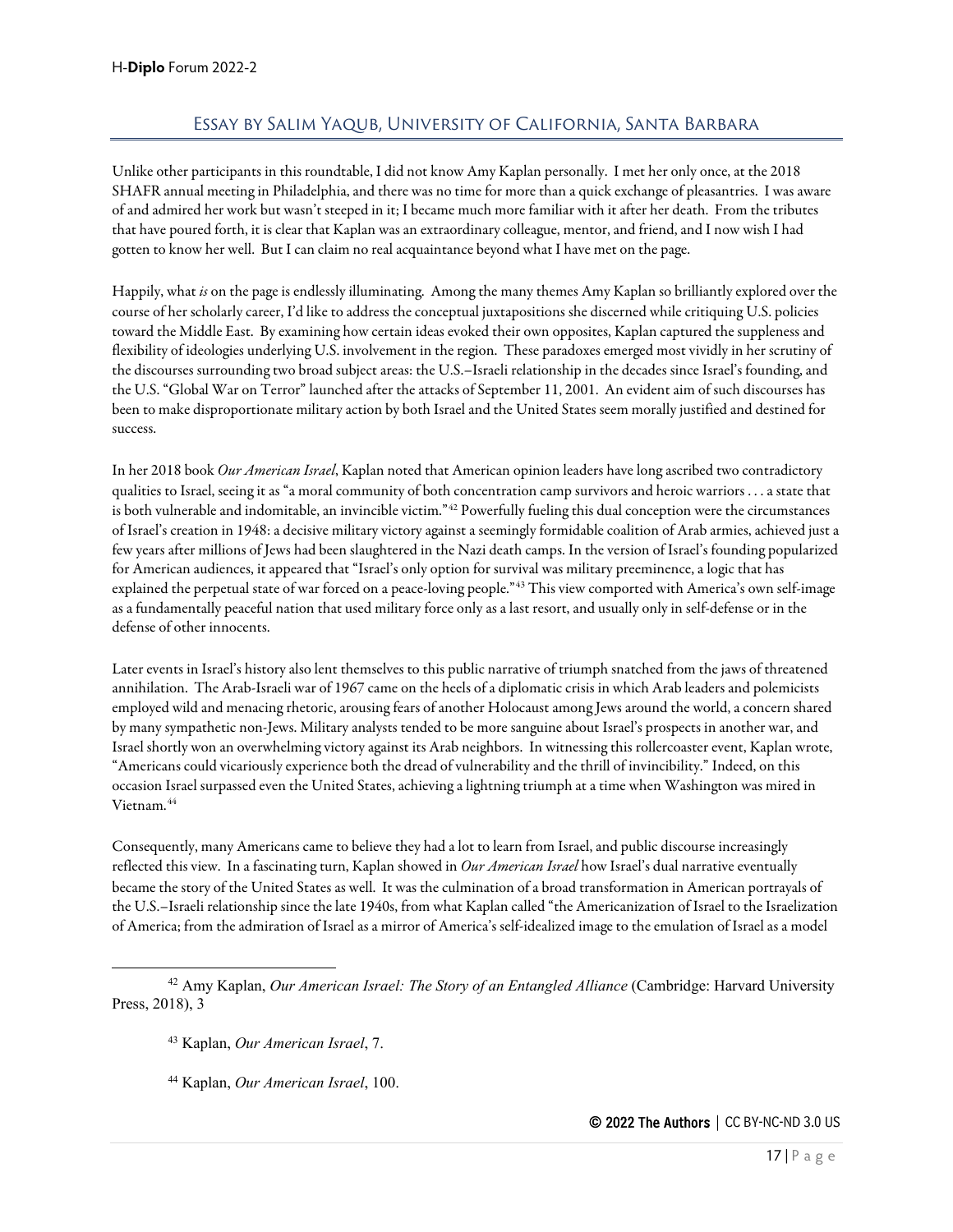for fighting America's worst nightmares."[45](#page-17-0) The shift had been years in the making, but it became unmistakable after 9/11. In the official U.S. discourse following the shocking attacks, Kaplan wrote, "the United States took on Israel's paradoxical role as an invincible victim. In this view, America was confronting, on a global scale, murderous enemies who threatened nothing less than total annihilation. Terrorism would force the United States to fight a never-ending battle for national survival, even as the country was providentially destined to vanquish all evil."[46](#page-17-1)

The post-9/11 urge to identify the United States with Israel's presumed existential predicament was evident in countless ways, some of them obvious, as in the frequently heard expression, "Now we are all Israelis," and others more subtle. Kaplan highlighted this revealing passage from the 2003 book *An End to Evil: How to Win the War on Terror*, by President George W. Bush's neoconservative advisors Richard Perle and David Frum: "There is no middle way for Americans; it is either victory or holocaust."[47](#page-17-2)

*Our American Israel* mined another, more sensitive irony: anti-Semitic support for Israel's creation. Overwhelmingly, the Zionist movement was a response to pervasive and often murderous persecution of Jews. In the early aftermath of World War II, however, some American politicians hoped that a Jewish homeland in Palestine would provide an alternative haven for Holocaust survivors who might otherwise seek refuge in the United States. "Support for Zionism," Kaplan wrote, "allowed some Americans to have it both ways: they could support rescuing the suffering victims of the Nazis while keeping their distance from the same people."[48](#page-17-3) In a 2017 article, Kaplan addressed a contemporary version of this irony, chiding American Zionist groups like the Anti-Defamation League and the Zionist Organization of America for accepting the support of Christian evangelical organizations that, in some cases, had flirted with anti-Semitism. When these mainstream Zionists did allege anti-Semitism, Kaplan wrote, they all too often directed their ire at pro-Palestinian activists whose only offense was anti-Zionism. "To be sure," Kaplan acknowledged, "there are critics of Israel who also express hostility toward Jews, and anti-Semitism should not be tolerated on the left or right," though she did not elaborate on the matter. [49](#page-17-4) Had she lived to witness more recent American demonstrations against Israeli state violence, in which some pro-Palestinian protesters have verbally and even physically assaulted Jews—incidents far less evident in earlier pro-Palestinian manifestations in the United States—I like to think that Kaplan would have had more to say about this distressing phenomenon. [50](#page-17-5)

But let's return to the notion of the "invincible victim," a theme Kaplan explored a decade and half prior to the publication of *Our American Israel*, with reference to the United States alone. In her 2003 presidential address to the American Studies Association (which A. Naomi Paik analyzes far more thoroughly than I do), Kaplan noted that, in all the belligerent talk about the need for the United States to flex its muscles on the world stage and discipline its Middle Eastern adversaries in particular, "there's a paradoxical sense of invincibility and unparalleled power and at the same time utter and incomprehensible vulnerability—a lethal combination, which reminds us that the word *vulnerable* once also referred to the

<span id="page-17-0"></span><sup>45</sup> Kaplan, *Our American Israel*, 7.

<sup>46</sup> Kaplan, *Our American Israel*, 239–40.

<sup>47</sup> Quoted in Kaplan, *Our American Israel*, 241.

<sup>48</sup> Kaplan, *Our American Israel*, 26.

<span id="page-17-5"></span><span id="page-17-4"></span><span id="page-17-3"></span><span id="page-17-2"></span><span id="page-17-1"></span><sup>49</sup> Kaplan, "The Old 'New Anti-Semitism' and Resurgent White Supremacy," *Middle East Research and Information Project* 283 (Summer 2017), 13–15.

<sup>50</sup> *Los Angeles Times*, May 20, 2021, B1; *New York Times*, May 22, 2021, A17.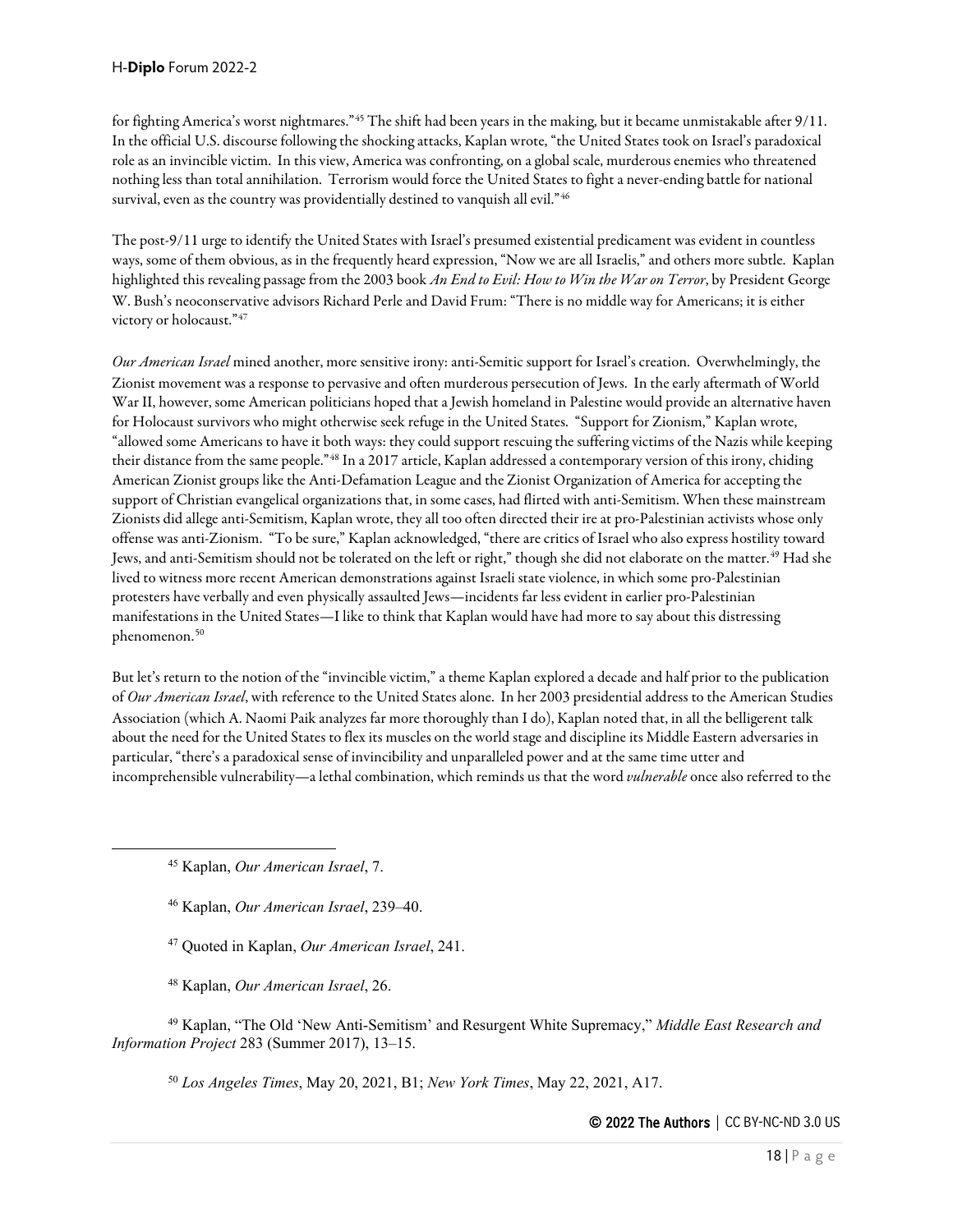capacity to harm." What made this combination so lethal, Kaplan argued, was its call for endless, militarized vigilance against never-ending threats, its invocation of "an empire in perpetuity."[51](#page-18-0)

The elusive—and seemingly unstoppable—nature of this "empire in perpetuity" came through most vividly in Kaplan's discussion of the detention facility at Guantánamo Bay, Cuba, where the U.S. government has held suspected "enemy combatants" since 2002. In her 2005 essay "Where is Guantánamo?" (again, Paik does this piece far more justice than I can), Kaplan eviscerated the Bush administration's Kafkaesque justifications for operating the facility, whereby U.S. officials maximized their sovereign power on the ground by disavowing it in legal theory:

"The most outrageous claim of the Bush administration about Guantánamo continues to be that the Republic of Cuba has 'ultimate sovereignty' over this territory, that therefore neither the Constitution nor U.S. obligations to international treaties apply, and, as a result, that the prisoners at Guantánamo have no rights. Nor, according to this argument, do Cuban laws hold sway there. In other words, because the U.S. *lacks* formal sovereignty, it can do whatever it wants there, and the military can act with impunity to brutally control every aspect of the prisoners' lives."[52](#page-18-1)

If Americans (like Israelis) could be invincible victims, why couldn't they also be unauthorized authoritarians?

In her American Studies Association presidential address, Kaplan explored the varied meanings of another word: "homeland." This term is of course deeply embedded in both Zionist and Palestinian discourses of belonging, exile, diaspora, and return, but it became weirdly ubiquitous in the United States in the wake of 9/11, most conspicuously in the creation of the Department of Homeland Security in 2002. With her unerring eye for the protean and the paradoxical, Kaplan demonstrated how "homeland" conjured up contradictory meanings that, working together, tended to reinforce America's dual status as invincible victim:

"An odd thing about the use of the term *homeland* for the United States is that it refers often to a nation that lacks a state and territory, one to which a people or ethnic group aspires, such as Palestine, Kurdistan, or the Sikh, Tamil, or Basque homeland. Such groups are often viewed as underdogs whose legitimate claims to territory have been usurped by another state. . . . In this meaning, *homeland* may evoke a sense not of stability and security, but of deracination and desire. This also seems to be an appropriation and inversion. The idea of America as aspiring to a lost homeland depends on evoking terrorism as the constant threat to sever Americans from their legitimate aspirations. Thus the idea of the homeland works by generating a profound sense of insecurity, not only because of the threat of terrorism but also because the homeland is a fundamentally uncanny place, haunted by all the unfamiliar yet strangely familiar foreign specters that threaten to turn it into its opposite."<sup>[53](#page-18-2)</sup>

Here, Kaplan showed how even the most extravagant assertions of U.S. global power could be accompanied by rhetorical turns that enabled Americans to claim some of the aura of Jewish, and even Palestinian, suffering and displacement. Inversion indeed!

<span id="page-18-2"></span><span id="page-18-1"></span><span id="page-18-0"></span><sup>&</sup>lt;sup>51</sup> Kaplan, "Violent Belongings and the Question of Empire Today: Presidential Address to the American Studies Association, October 13, 2003, *American Quarterly* 56:1 (March 2004): 4; italics in original.

<sup>52</sup> Kaplan, "Where is Guantánamo?" *American Quarterly* 57: 3 (September 2005): 834; italics in original.

<sup>53</sup> Kaplan, "Violent Belongings," 9; italics in original.